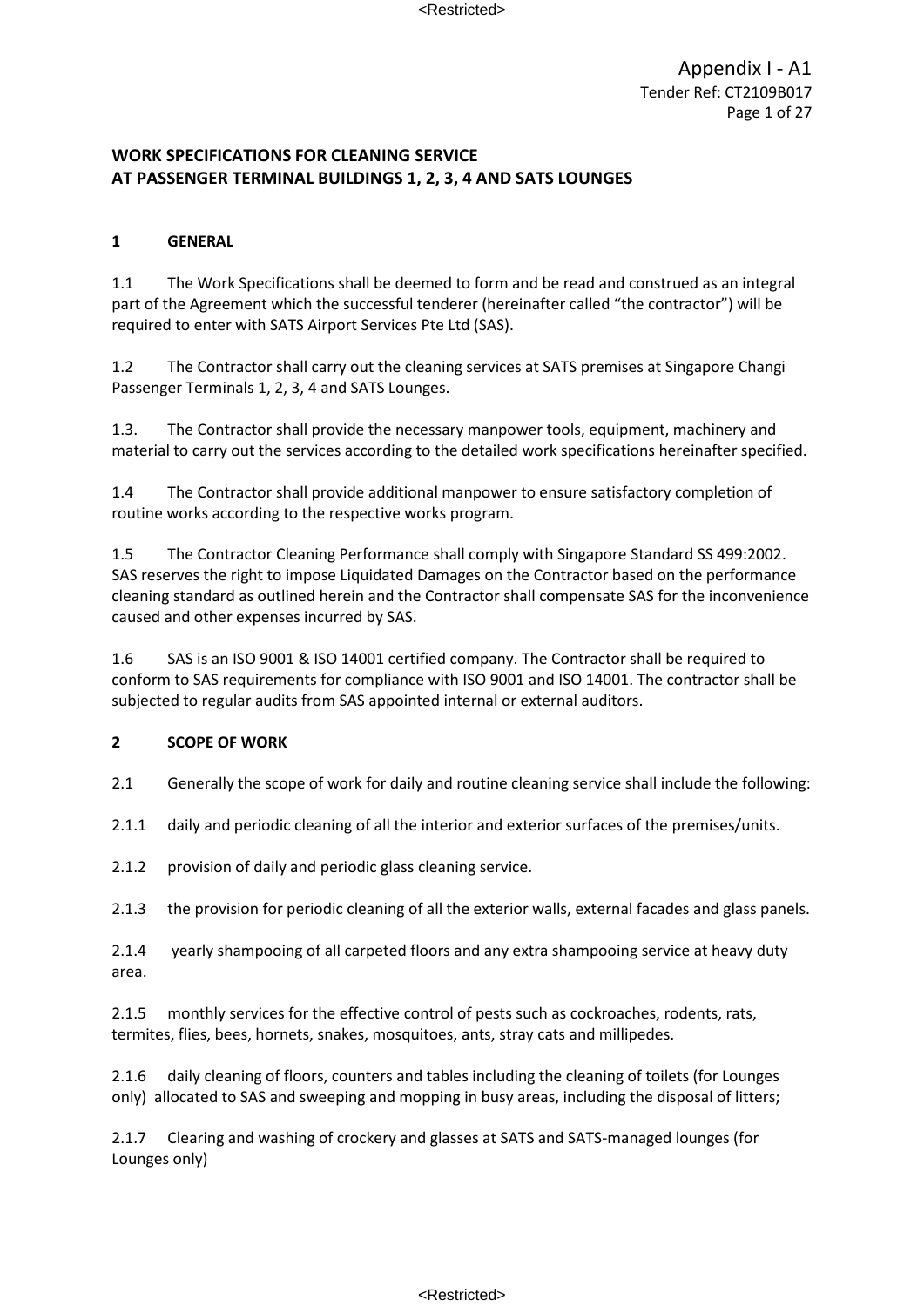2.2 In addition to the above, the Contractor shall also carry out additional requirements as specified in the attached work specifications.

2.3 There may be a requirement for cleaning to be done once a month for some offices and/or areas. For such cases, the scope of work shall include the following and is to be read in conjunction with other specifications relating to the monthly cleaning:

2.3.1 Cleaning/mopping of floors, counters, furniture, tables and chairs;

2.3.2 shampooing of all carpeted floors and any extra shampooing service at heavy duty area;.

2.4 The Contractor while carrying out the above works shall comply and adhere to the requirements specified under the various cleaning guidelines and operational frequency detailed in the attached work specifications. The contract sum shall deem to include all costs and expenses for, inter alia, the cleaning of all occupied offices, stores, internal staircases, passages, lifts, lobbies, garbage collecting centers/points and bins, rest rooms, toilets, common staff areas, car parks, ramps etc – surfaces of the walls, columns, partitions, both sides of doors and windows including frames, ceilings, furniture, telephones, office equipment, fire extinguisher, fire hose reel cabinets and all fittings(i.e. switches, signboards, light diffusers, air-conditioning grilles, sanitary fittings, etc).

2.5 The Contractor is to maintain all the premises in a clean state at all times and free of nuisances.

### **3 CONTRACTOR'S CLEANING STAFF**

3.1 The Contractor shall provide and employ such skilled or semi-skilled cleaners in numbers thereof to ensure the proper and efficient execution of the works. Such workmen employed shall be in possession of the necessary work permits to allow them to work in Singapore. The Contractor must take appropriate measures to ensure that the Specifications are complied with at all times, including the need to increase the workforce at his own expenses.

3.2 The Contractor shall take all reasonable precautions to ensure that all persons employed are efficient, sober and honest. . SAS shall be at liberty to object to, and require the Contractor to remove forthwith from the buildings, compounds or any site any person employed by the Contractor, who in the opinion of SAS's Superintending Officer (SO) or his representative, has misbehaved himself or is incompetent or negligent in the proper performance of his duties, or whose employment is otherwise considered by the SO as undesirable. Any person so removed from the Works shall be replaced as soon as practicable by a competent substitute approved by the SO. Proper attendance register in formats approved by the SO must be maintained and signed by all cleaners/supervisors at SO's office.

3.3 In the event of shortage of cleaning staff due to absenteeism/medical or annual leave, the Contractor shall take immediate steps to provide temporary replacement(s) to make up to the full complement (Cleaners are not allowed to work more than 1 shift, any cleaner found working more than 1 shift will be considered as absent.) Failure to provide such replacement(s) shall result in the imposition of liquidated damages on the Contractor in the scale shown in Appendix C, A4 & B2. The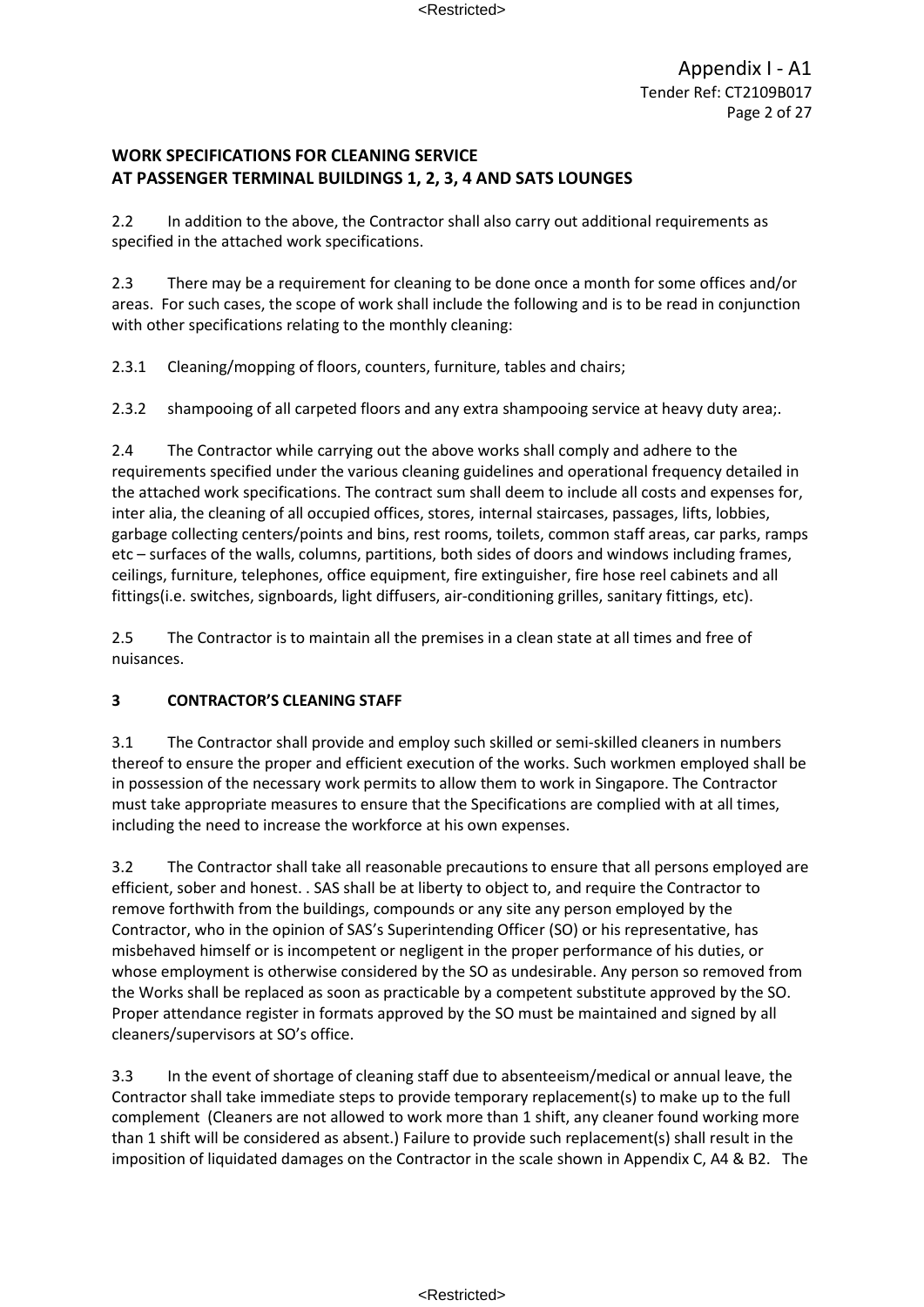liquidated damages imposed shall be deducted from the Contractor's bill for the current month, but under advice to the Contractor.

3.4 The Contractor shall, before the commencement of the contract, provide the SO with a list showing the personal records (Name, Address, IC No, Nationality, Gender and Age) of the cleaning staff employed for the contract.

3.5 All the cleaning staff mentioned in sub-clause 3.1 above shall be employed exclusively for the execution of this Agreement and shall not be deployed for any other job(s) or contract(s) either within the buildings or any other buildings in the Airport. Cleaning staff shall not leave the building during their working hours without the prior consent of the SO. For cleaners with permission to leave the building, a remark must be made against their names in the daily attendance record immediately by the Supervisor.

3.6 Any breach of the preceding sub-clause 3.5 shall render the Contractor liable to payment of \$300 per cleaner per occasion and such amount(s) shall be deducted directly from the Contractor's bill for the current month but under advice to him.

3.7 Penalty for falsification of attendance will be \$300 per cleaner per occasion e.g. any cleaner not at the premises but indicated as presence in the attendance record.

3.8 SAS reserves the right to demand for re-distribution and re-schedule working time of cleaners as the circumstances may dictate.

### **4 IRREGULARITIES COMMITTED**

4.1 Should the Contractor be found to have committed any irregularities such as failure to comply with specific instructions given by the SO, omitting the use of cleaning materials, using inferior materials, delaying and /or omitting any approved operational frequency of any cleaning works, disregarding safety requirements or consistently breaching Clause 2.3 or cleaner working for more than 1 shift or creating nuisance in the premises to the inconvenience of SAS or the public or other acts which are likely to bring SAS into disrepute, SAS reserves the right to charge the Contractor a sum not exceeding \$2,000/- per occasion as compensation to SAS for the inconvenience caused and for investigation and administrative expenses incurred by SAS.

4.2 In addition to the above charges and without prejudice to the generality of the foregoing, the SO is empowered:

4.2.1 To order any irregular work to be removed or made good to the satisfaction of the SO at the Contractor's expenses; or

4.2.2 In lieu of correcting work not done in accordance with the Contract, the SO may allow such work to remain and shall recover any cost difference between the specified requirements and the non-compliance; or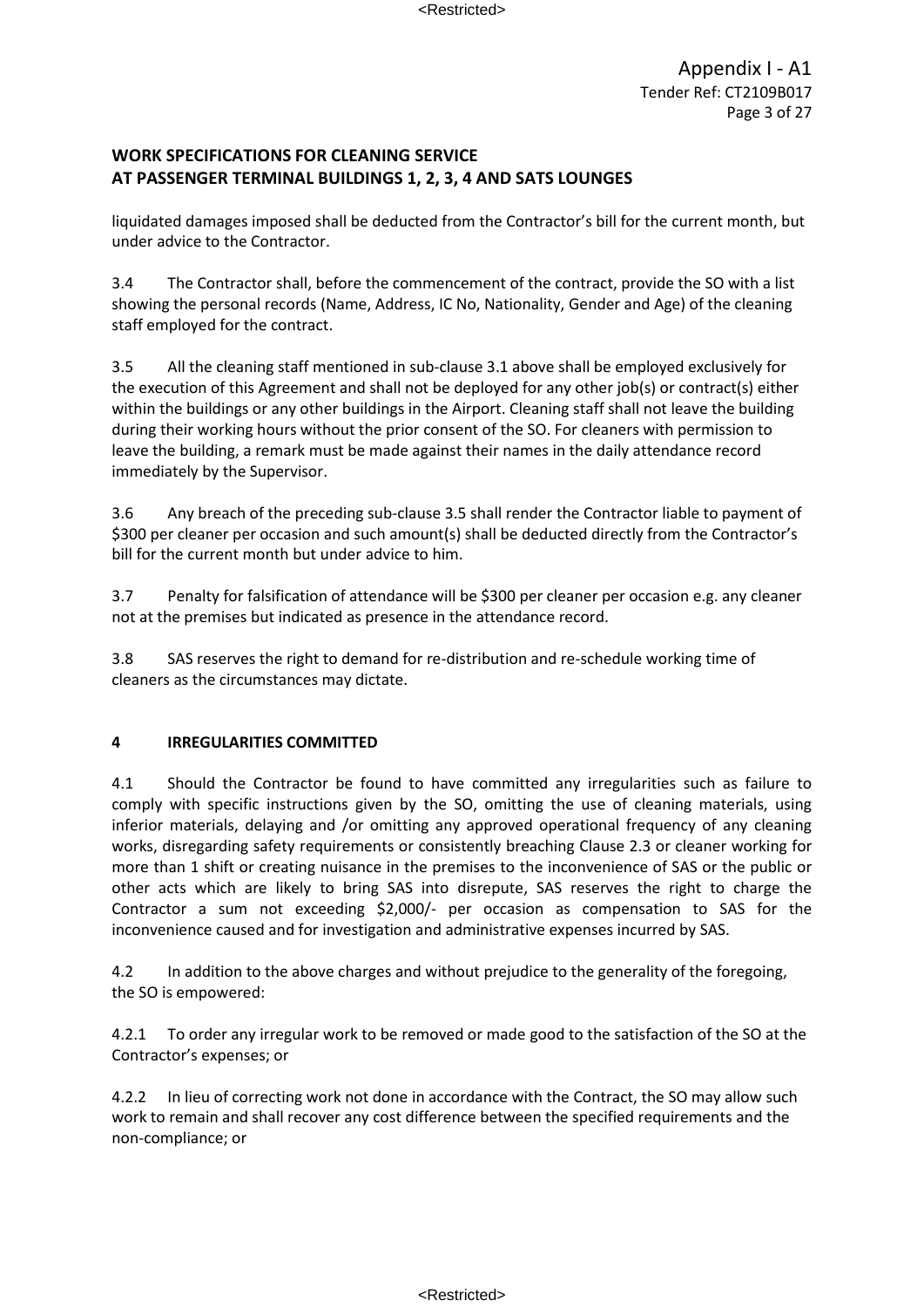4.2.3 SAS reserves the right to nominate other Contractors without terminating the Contract, to complete the works and the expenses incurred shall be borne by the Contractor if the irregular works are not subsequently made good to the satisfaction of the SO.

4.3 The Contractor shall be liable for all further delays in schedule and non-schedule works, expenses and costs whatsoever, howsoever incurred by him. For any minor breach of the Specifications, a sum or sums shall be deducted from any payment due to the Contractor based on the Schedule of Liquidated Damages.

### **5 DISPOSAL OF RUBBISH**

5.1 Rubbish and all refuse shall be collected and deposited in polythene bags or any other similar approved containers, and brought down regularly to the bin centres for collection. Suitable liners should be provided by the contractor for dustbins in the toilets at all times.

### **6 ATTENDANCE TRACKING MACHINE**

6.1 The Contractor shall supply and install their own attendance tracking machines for monitoring the supervisors' and cleaners' daily attendance.

## **7 MANPOWER REQUIREMENT**

7.1 The number of cleaners specified in the tender form is the minimum manpower requirement. For the proper and efficient execution of the works and to comply with the works specifications, the Contractor shall increase the workforce as and when required and at no extra cost to SAS.

7.2 A float team of cleaners shall be provided to carry out the periodic cleaning as shown in the work specifications and cleaning up of the premises after every function.

7.3 SAS reserves the right to demand for re-distribution of cleaners as the circumstances may dictate.

### **8 OPERATIONAL FREQUENCY**

8.1 The work specifications list the minimum requirements of the operational frequency for cleaning the floors, walls, ceilings, glass, etc which shall be adhered to by the Contractor. SAS shall have the right to alter the frequency as and when required.

8.2 In conjunction with the work specifications stated herein for the cleaning of the premises, the Contractor is required, as part of the tender exercise, to draw up a comprehensive program within 14 days after the contract is awarded, for daily and periodic cleaning of the premises and submits it to the SO for his approval and acceptance. The periodic cleaning program should include not only the cleaning cycle but also the time frame for cleaning a specific area of facility.

8.3 The program shall show the details of staff to be deployed and machines and materials to be used.

#### <Restricted>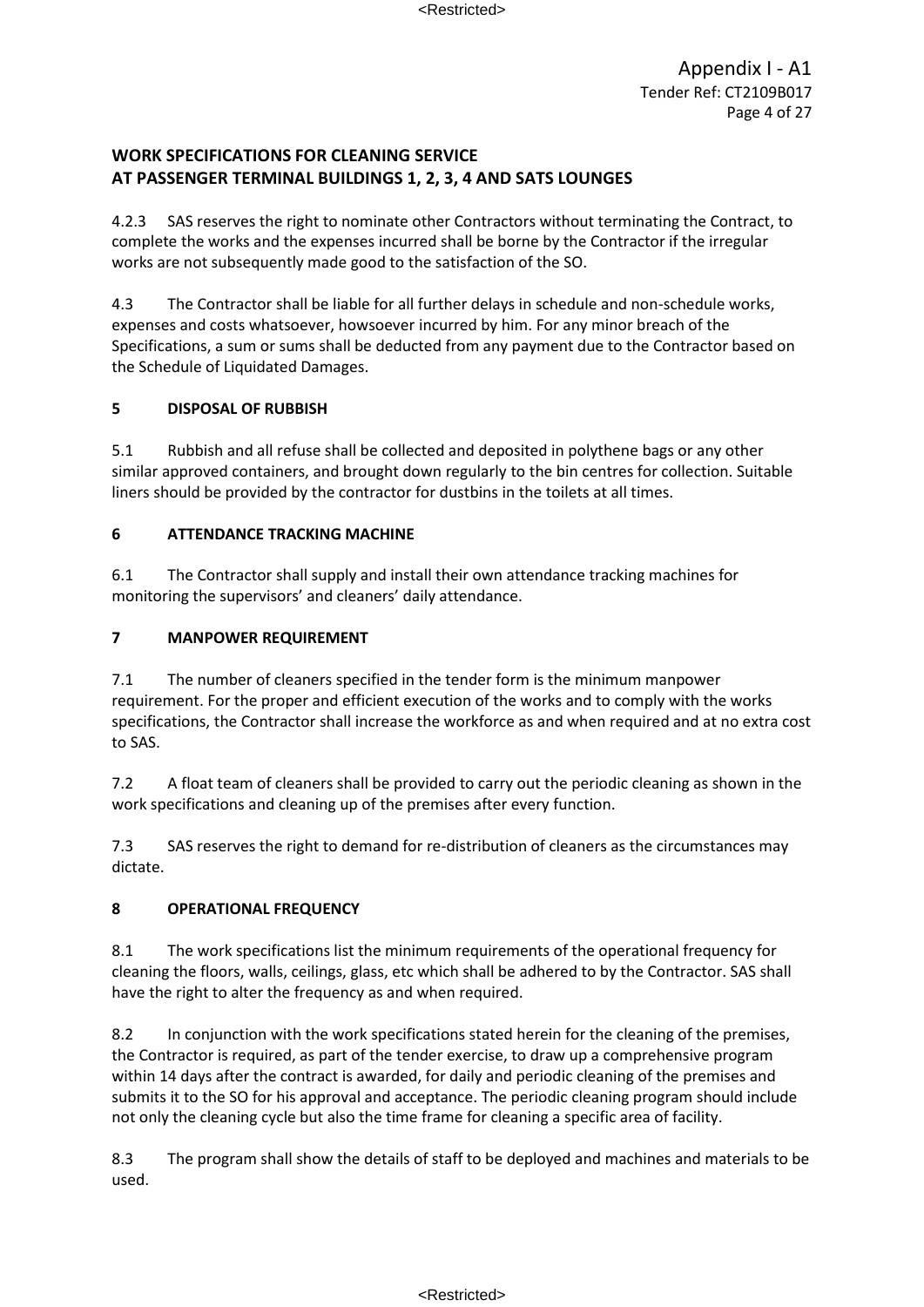8.4 The program, if accepted, shall form the "Work Specifications" mentioned in the contract. However, both parties reserve the right to negotiate for variation of the "Work Specifications" program, in light of the experience gained.

### **9 CLEANING EQUIPMENT AND MATERIALS**

9.1 The Contractor shall supply all necessary equipment, machines, instruments, tools and materials for the proper and efficient execution of both the daily routine cleaning works including floor burnishing machines, carpet shampooing machines, vacuum cleaners, blower dryers, suction machines, high pressure washers, steam cleaning machine, floor scrubbing machines, ride-on sweepers and ride-on scrubbers.

9.2 The Contractor shall provide mop, dust pans, dust basket lined with transparent polythene bag, trolleys with rubber castors, folding waste cart, signs, transparent polythene bag, trolleys with rubber castors, folding waste cart, signs, barriers, brushes, Jani-mops, methylated spirit, cloths, chamois leather, emulsion polish (for floors and furniture), floor sealers, wax stripper, disinfectants, and other materials all of approved form, design, type, made and brand, as may be directed by the Company. All equipment used for this contract shall not be more than 2 years old upon the commencement of the contract.

9.3 In addition, the Contractor shall provide suitable rubbish containers for each of the premises. SAS shall not be responsible for any missing container. The containers so provided shall remain the property of the Contractor and all damaged, unserviceable or missing containers must be replaced immediately at Contractor's cost.

9.4 Prior to the commencement of works, the Contractor shall submit to the SO a list of equipment and materials stating the brand of products for his approval. SAS shall have the absolute discretion to inspect equipment and materials used by the Contractor at all times. The Contractor shall allow easy access by SO to his offices and stores for inspection.

9.5 Any equipment, materials or goods supplied which are not up to the standards acceptable to SAS shall be promptly removed and replaced with the best available in the local market by the Contractor. In the event of equipment breakdown due to whatsoever reasons, the Contractor shall take immediate steps to provide temporary replacements on his own accord or when directed by the SO. The Contractor shall also arrange for the equipment to be rectified/replaced within 36 hours. Failure to provide such replacements or rectify the equipment within 36 hours will constitute a breach of contract and damages of \$200 per day for each piece of equipment will be imposed by SAS. Notwithstanding, SAS reserves the right to instruct the Contractor to engage specialist contractors, other contractors or suppliers to carry out remedial work. No claims for additional costs will be entertained by SAS.

9.6 The Contractor shall ensure that his equipment is solely used for this Contract and all items used are appropriate for cleaning work. SAS shall hold the Contractor liable for the misuse or use of inappropriate materials, equipment, etc, which cause damage to SAS' properties.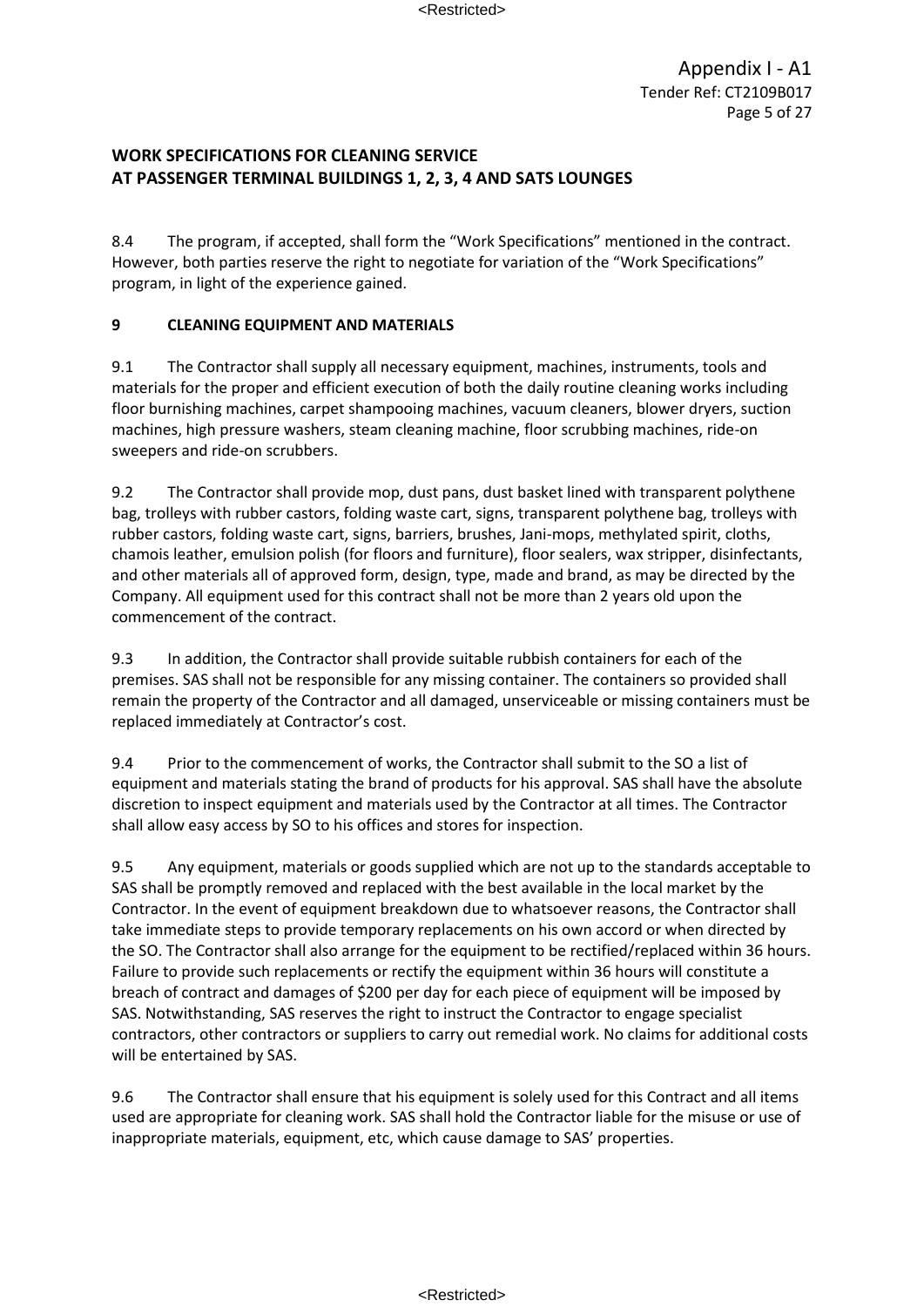9.7 SAS shall have the absolute discretion to determine the quantum of adequacy for toilet requisites. The Contractor shall provide at his own cost, leak-proof sanitary towel disposal containers with close tight covers and take measures to ensure the containers are in good and clean conditions at all times.

9.8 The list provided for in the work specifications is the minimum requirement for cleaning equipment and materials to be used by the Contractor.

9.9 Vacuum Cleaning Machine – For the cleaning of offices, the vacuum-cleaning machine used shall be of Dry Vacuum Machine with Micro Filter. The Contractor shall replace the micro filter paper bag weekly.

### **10 FOREIGN WORKERS**

10.1 All foreign workers employed by the Contractor must possess valid work permit relevant to the trade or occupation of their employment. Contractor is to make arrangements for his workers to obtain the airport restricted airport passes to enter SAS premises for carrying out the cleaning works.

### **11 GENERAL GUIDELINES ON CLEANING**

11.1 Flooring, ceiling, wall, columns, partitions and glass panels (including top surface) shall be free of duct, cobwebs, and stains and cleaned, sealed and polished in accordance with the operational frequency specified herein.

11.2 The Contractor shall instruct his cleaning staff to exercise every care when dismantling and refixing all fittings, signs, or paintings, etc as the cost of repair or replacement of any such item damaged or broken as a result of careless handling or negligence on his part or that of his employees shall be charged to him.

11.3 All items of cleaning products shall be diluted or mixed in accordance with the manufacturer's instructions.

11.4 All scrubbing shall be done with an approved standard-speed scrubbing machine.

11.5 Burnishing of floors shall be done with an approved high-speed scrubbing machine.

11.6 Waste matter from sanitary towels (for Lounge only) and waste paper receptacles shall be collected as soon as receptacles are full and at least once a day and sanitary towels receptacles shall be cleaned and disinfected immediately after emptying.

11.7 The Contractor shall empty all receptacles such as waste paper baskets, ashtray, etc whenever they are full and at least once a day. The Contractor shall provide wicker baskets for the collection of litter, and these baskets shall be transported about the building on suitable trolleys mounted on rubber castors. (The Contractor shall also provide Trolleys). On no account shall wicker baskets or any other type of container be permitted to be dragged along the floors.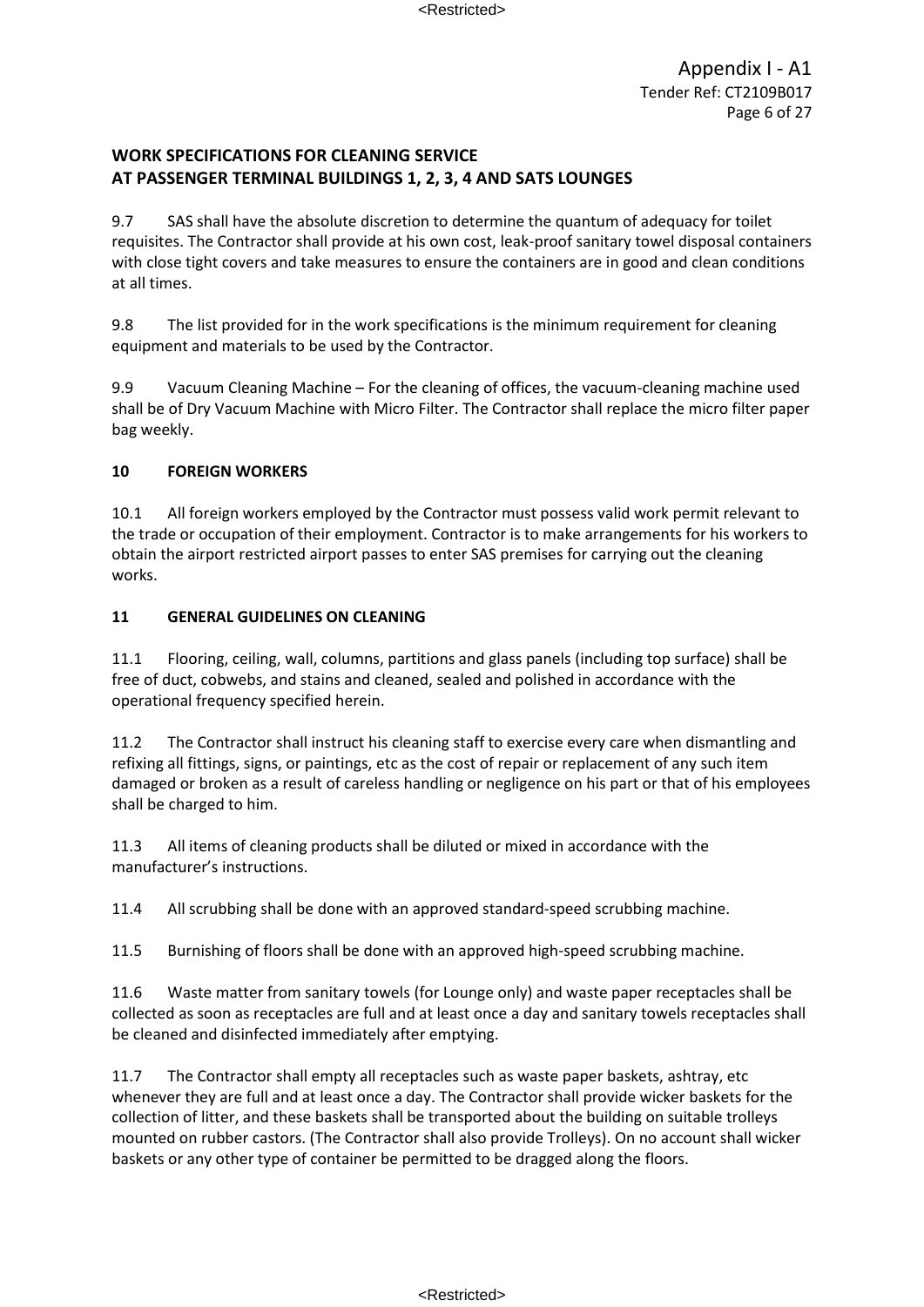11.8 The Contractor shall remove unwanted paper boxes or crates beside the normal waste paper and rubbish. All stains on the floors e.g. oil, coffee, paint, etc, must be removed immediately.

11.9 The Contractor shall transport all refuse collected from waste paper receptacles, etc to the refuse centres for subsequent disposal.

11.10 For Conference Rooms, cleaning must be carried out immediately after each meeting.

11.11 Without prejudice to the requirements mentioned in this Specification, the Contractor shall deploy sufficient cleaners to be stationed in the building to attend to the following works:

(i) Regular cleaning of toilets to maintain a continuous high standard of cleanliness (at least 5 times a day during 0700 hours to 1730 hours). (For Lounge only)

(ii) Constant checking of toilets to ensure that depleted toiletries and shower amenities are always replenished. (For Lounge only)

(iii) Continuous cleaning of entrance, lobbies, common staff areas, staff rest rooms, etc to ensure that all such areas are kept free of litter at all times.

(iv) Cleaning of any spillage that may occur in any part of the building.

(v) Carrying out any other cleaning jobs as may be instructed by SAS.

(vi) Continuous mopping of common areas on rainy days.

11.12 Cleaning, sealing and polishing of the floors of common areas.

11.13 All rest/locker rooms are to be swept at least once a day.

11.14 The Contractor shall be responsible for all doors to be locked immediately after his workmen have fulfilled their daily duties.

11.15 Generally the following cleanliness standard should prevail: -

(i) Carpets should be well vacuum cleaned. Stain marks should be removed wherever possible.

(ii) Floor and stairs should be cleaned and free of litter, dirt and stains.

(iii) Windows, curtains and banisters should be free from dust and dirt.

(iv) Toilets should be clean and tidy (for Lounge only).

(v) Food-service areas and workstations to be cleared, clean-down and sanitized (for Lounge only).

#### <Restricted>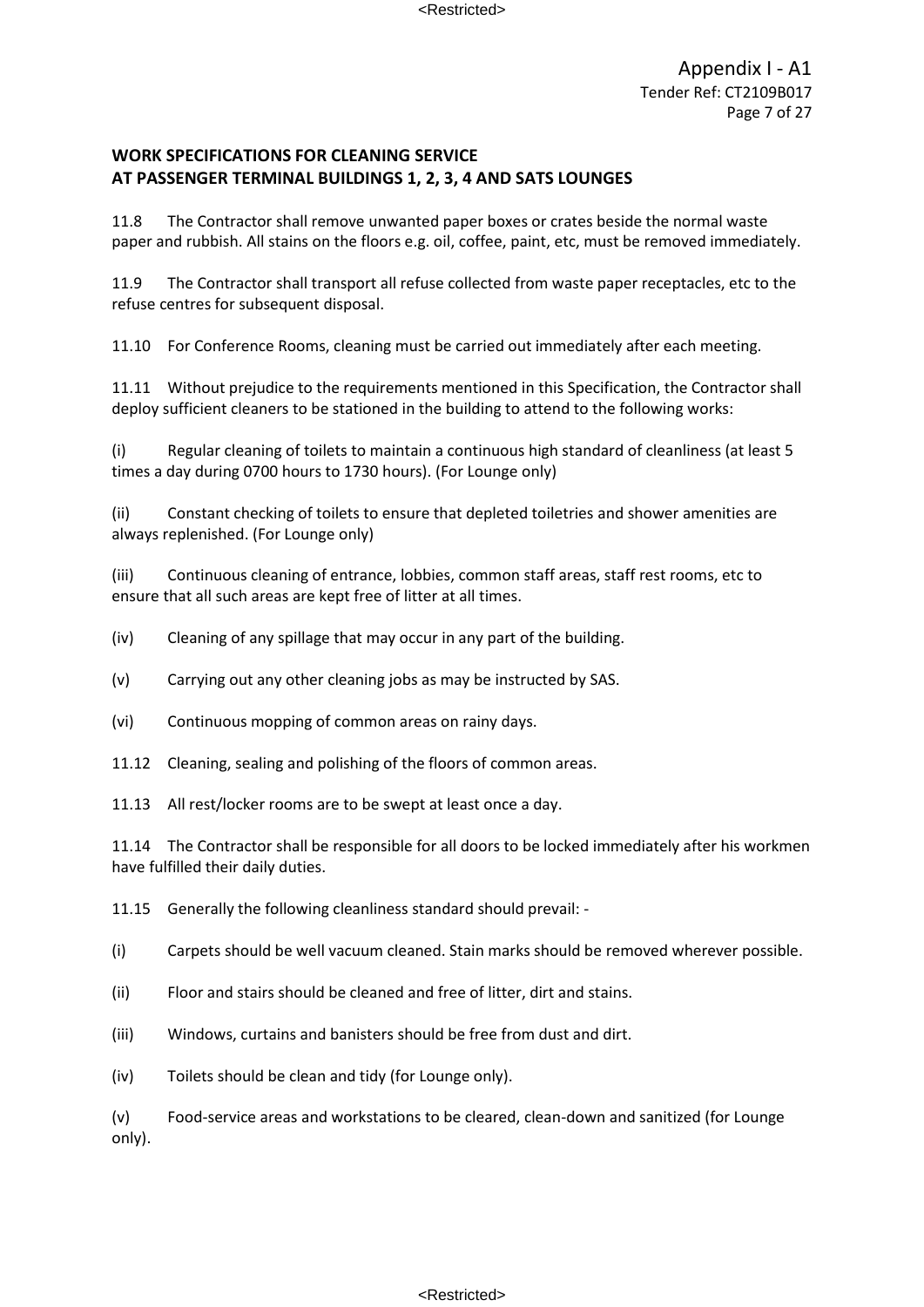### **12 GENERAL GUIDELINES ON CARPET/UPHOLSTERY SHAMPOOING SERVICE**

12.1 Vacuuming should be carried out to remove stains and marks on the carpet/upholstery.

12.2 Heavily soiled and stained area should be spot-shampooing so as to remove all stubborn stains/patches before general shampooing takes place.

12.3 Actual shampooing – hot water extraction/steam cleaning should be used.

12.4 Pile lifting should be carried out wherever appropriate.

12.5 All furniture, equipment removed to make way for the work to be carried out efficiently should be moved back to their original location after the work.

12.6 Wall carpet/upholstery shampooing should follow the above procedure and hand shampooing machine should be used.

12.7 All chemicals used should be diluted according to manufacturer's instructions. The Contractor shall be liable for damages to the carpets/upholstery arising from his or his employee's negligence.

12.8 For carpet flooring, the frequency of steam shampooing included in the contract shall be quarterly for general offices and all carpeted areas; and monthly shampooing for lounges & heavy traffic area/passages. Additional shampooing must be under the instruction of the SO and shall be priced in accordance with Schedule of Rates.

#### **13 GENERAL CLEANING GUIDELINES ON ALUMIMIUM CLADDING**

13.1 Try to restrict cleaning to mild weather. Cleaning should be done on the shaded side of the building or on a mild cloudy day. Avoid temperature extremes. Extremely low temperature may give poor cleaning effects. Cleaning under adverse conditions may result in streaking or straining.

13.2 Removal of light surface soil may be accomplished with low water volume with moderate pressure and physical rubbing of the surface with soft, wet brushes, sponge or cloth.

13.3 If soil is still adhering after drying, then a mild detergent with brushing or sponging will be necessary. The surface must be thoroughly rinsed with clean water. The rinsed surface is permitted to air dry or is wiped dry with a chamois, squeegee or lint free cloth.

13.4 Do not allow cleaning chemicals to collect on surface or to "Puddle" on horizontal surfaces, crevices, etc. Avoid drips and splashes. Remove run downs as quickly as possible. Do not sour painted surfaces.

13.5 Mild or stronger solvent should be spot tested and preferably the coating manufacture should be consulted. Follow their recommendation for mixing and diluting chemicals. Chemicals of this type should be applied sparingly with a clean cloth and remove with a cloth. Remaining residue should be washed with mild soap and rinsed with water. Avoid abrasive chemicals. Do not use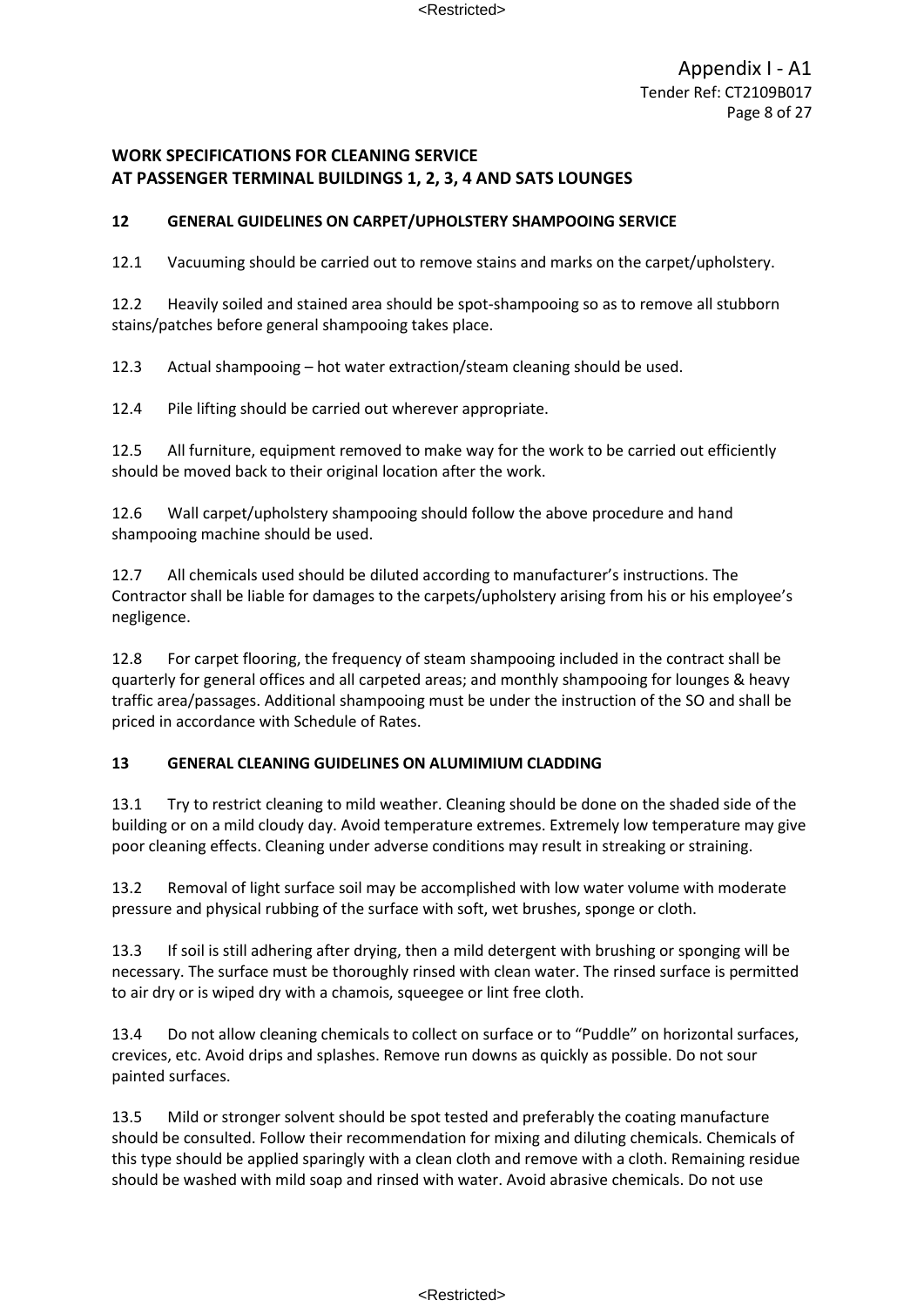household chemicals that contain abrasives, on painted surfaces. Do not substitute a heavy-duty chemical for a frequently used mild chemical. Never used paint removers, aggressive alkaline, acid or abrasive chemicals. Do not use presidium phosphate or highly alkaline or highly acid chemicals. Always do a test surface before commencing work.

13.6 Do not use excessive, abrasive rubbing as much may alter surface texture or may impart a "shine" to the surface. Abrasive materials such as steel wool, abrasive brushes, etc, can wear and harm finished. To prevent marring, make sure cleaning sponges, cloth etc, are gritted free.

13.7 Never mix chemicals, as they may be very dangerous. Always rinse after removal of heavy surface soil.

### **14 TOILETS CLEANING REQUIREMENTS (FOR LOUNGE ONLY)**

14.1 Toilet cleaners must man the toilets from 0700 hrs to 0100 hrs and the following must be observed:

- i. Toilet cleaners must carry out with them all necessary tools and materials (pails, mops, toiletries, clean soft cloth, etc)
- ii. Toilet cleaners must dry all wet floor/walls/partitions/etc.
- iii. Toilet cleaners must clean dirty floors/walls/partitions/toilet bowls/urinals/shower rooms, etc
- iv. Toilet cleaners must replenish toilet rolls, urinal tablets, hand soap, shower room amenities, etc.
- 14.2 Toilet inspection cards and holders are to be provided and installed at contractor's expenses.

14.3 The supervisor's should inspect each toilet 2 times a day (once in the morning and in the afternoon.)

14.4 Each inspection must be signed and timed on the card to be displayed prominently in each toilet.

14.5 On each inspection, the supervisor must ensure toilets are in tiptop condition otherwise, toilet cleaners must be summoned to clean up the toilet immediately.

14.6 Male toilets should be cleaned by male cleaners only and likewise for female toilets.

14.7 The frequency of the toilets cleaning is subject to change as and when instructed by SAS.

#### **15 SANITARY TOWEL DISPOSAL SERVICES REQUIREMENTS (FOR LOUNGE ONLY)**

15.1 Scope of Work

15.1.1 The contractor shall provide at his own cost, leak-proof sanitary towel disposal containers each with a close tight cover and replace the containers regularly. He shall take all necessary

#### <Restricted>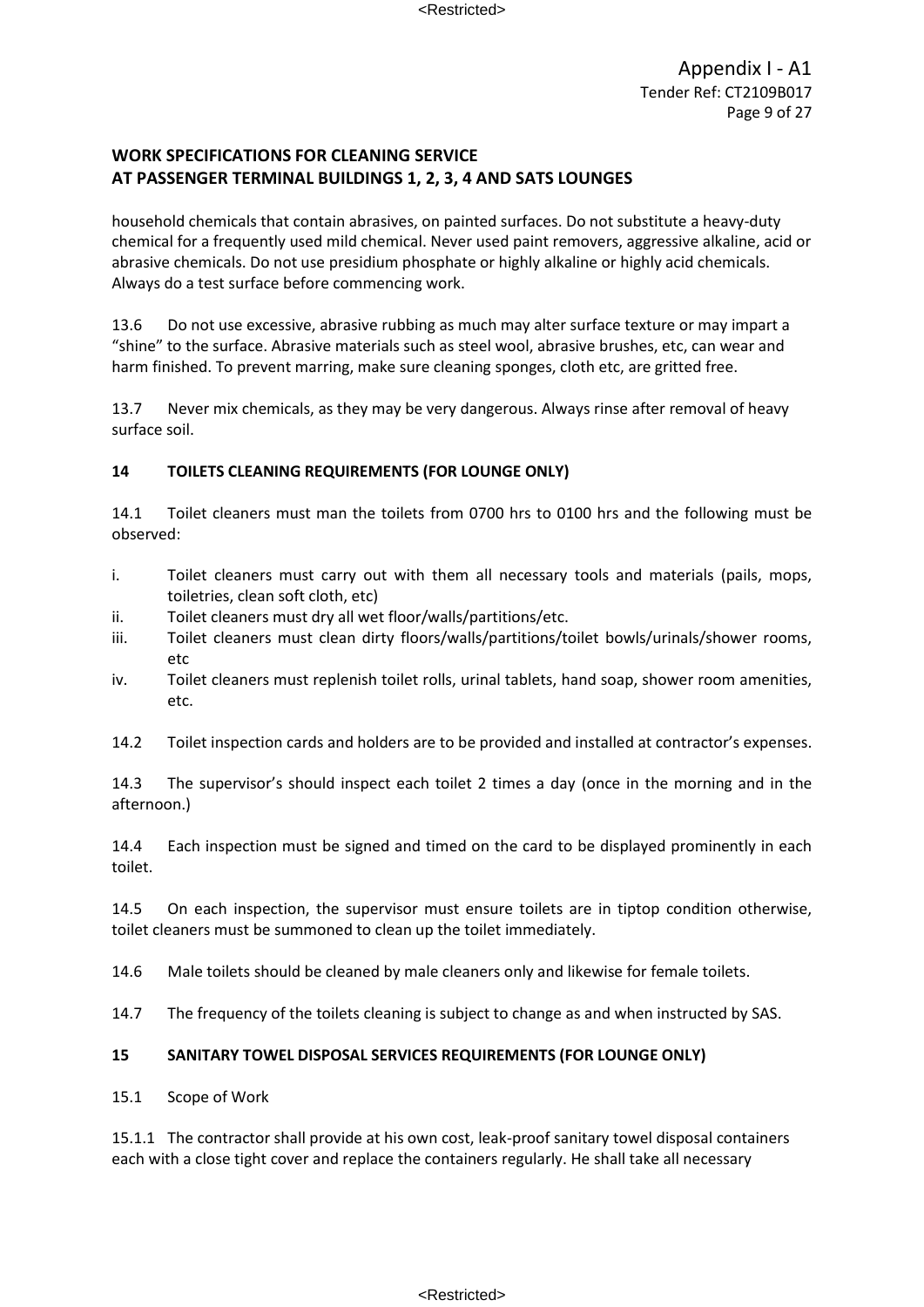measures to ensure proper execution of work. Containers shall be in good and clean condition at all times. This is for the Lounge only.

### 15.2 Equipment and Material

15.2.1 The Contractor shall supply the containers, chemicals, labour, and transport for the proper execution of the work. Sufficient numbers of containers are to be provided.

15.2.2 SAS shall not be responsible for any missing container. The Containers shall remain the property of the contractor and all damaged, unserviceable or missing containers must be replaced immediately at the cost of the Contractor.

15.2.3 All containers provided shall contain strong liner filled with adequate bactericide to kill harmful germs. The bactericide so provided shall be effective for at least one month and should not emit any unpleasant smell.

### 15.3 Service Frequency

15.3.1 The contractor shall replace all containers 3 times a week except for containers specified otherwise by SO. However, individual units, if full, or emitting foul smell shall be replaced within 24 hours upon notification by the SO, without additional charge. The replaced containers shall contain new liners and fresh bactericide.

15.3.2 Should the contractor fail to replace the container promptly, SAS shall have the right to either arrange for the container to be replaced by alternative contractors on the expiry of a 24-hour notice by the contractor in which event all costs and expenses incurred by SAS as a result of such operations shall be borne by the Contractor, or impose liquidated damages on the contractor at the unit rate \$50/-per day per container of such delay in replacing the container.

#### 15.4 Reporting and Certification

15.4.1 The contractor shall report to the SO before carrying out any works. All job sheets and invoices must be submitted to the SO for verification. The description and quantities mentioned in the documents must be correct before payment can be made.

#### 15.5 Work Programme

15.5.1 The contractor shall furnish a work programme on routine service of each building to the respective SO immediately after the contract is awarded.

#### 15.6 Variation

15.6.1 SAS reserves the right to add or delete the number of containers to be provided at any premises as and when required. SAS shall pay the Contractor in accordance with the unit rate quoted by the Contractor.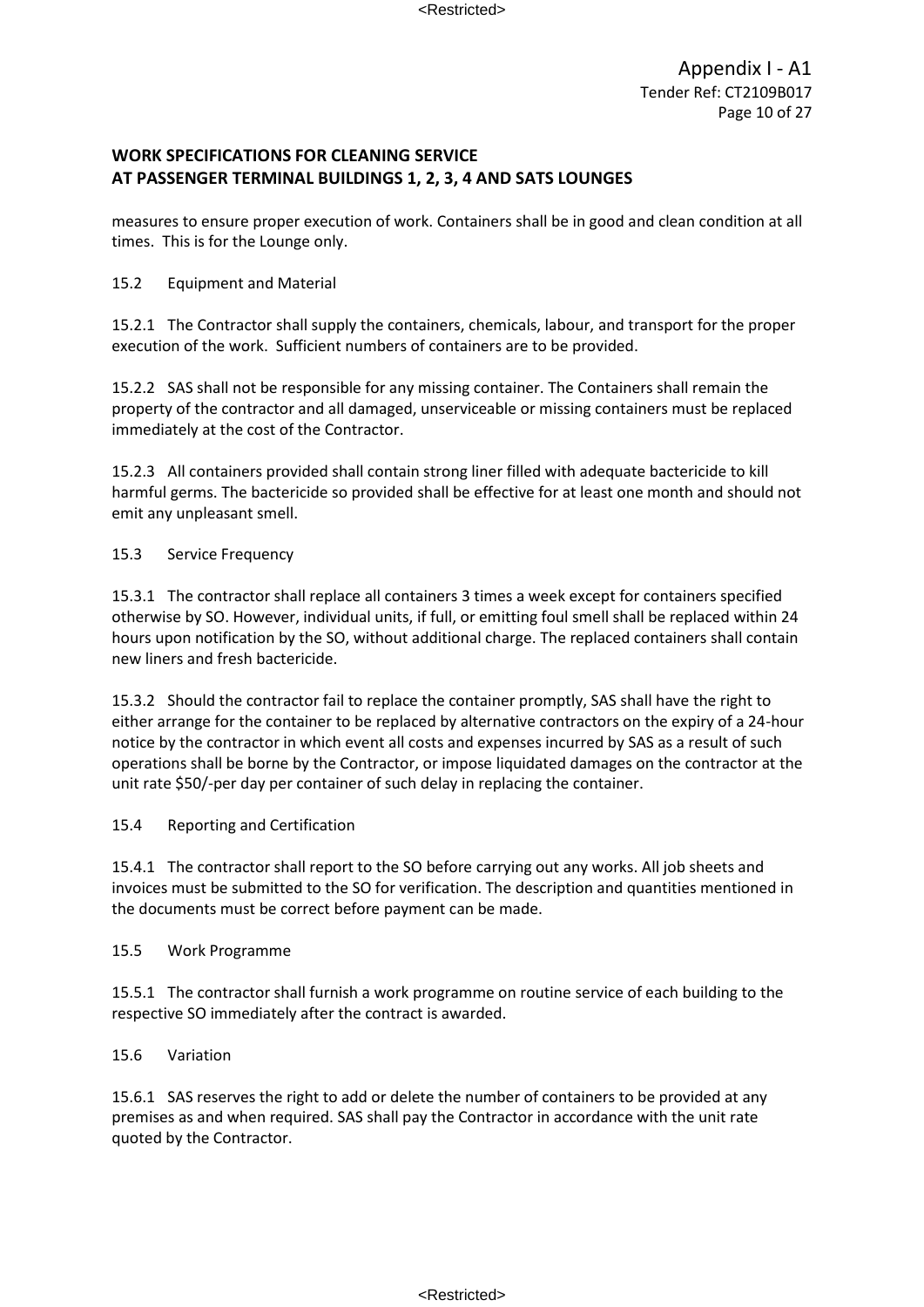#### **16 CHECKLIST FOR CLEANING**

- 16.1 Walls
- 16.1.1 Dust on pipes running along walls.
- 16.1.2 Finger marks and smears, especially around door and window openings, switch plates, etc.
- 16.1.3 Cobwebs in corners, at any height.
- 16.2 Doors
- 16.2.1 Accumulations of dirt, grit, polish ,etc., at sides door openings especially at hinge side.
- 16.2.2 Floor behind door not swept.
- 16.2.3 Dust and fluff around jamb and on hinges.
- 16.2.4 Dust on top of the door
- 16.2.5 Finger marks on glass panels.
- 16.2.6 Finger marks and smears on finger plates and door edges
- 16.2.7 Dust on knobs, handles, locks, etc.
- 16.3 Windows
- 16.3.1 Dust and marks on sills
- 16.3.2 Dust and marks on frames
- 16.3.3 Dust on catches etc
- 16.3.4 Smears and dirt on glass
- 16.4 Glass Partitions
- 16.4.1 Dirt, dust or smears on glass (inspect from various angles)
- 16.4.2 Dirt or dried window cleaner material in ripples, stipples, etc., on glass
- 16.4.3 Dirt in corners of glass
- 16.4.4 Dust on ledges.
- 16.5 Carpeted Floors
- 16.5.1 Areas obviously missed
- 16.5.2 Particles not picked up by vacuum cleaner
- 16.5.3 No attention to corners or edges
- 16.5.4 Under slip mats
- 16.5.5 Around junction boxes
- 16.5.6 Marks caused by shoes or trolley wheels
- 16.6 Uncarpeted Floors
- 16.6.1 Dust built-up in corners and around edges
- 16.6.2 Unswept particles or litter around and under furniture, behind pipes, around legs
- 16.6.3 Dust and fluff left in joints and crevices.
- 16.6.4 Dried spill marks or spills not wiped up beforehand
- 16.6.5 Dried smear marks after washing (dirty mops)
- 16.7 Lifts (where applicable)
- 16.7.1 Dust in corners and floor edges
- 16.7.2 Finger marks and smear on walls
- 16.7.3 Clogged door tracks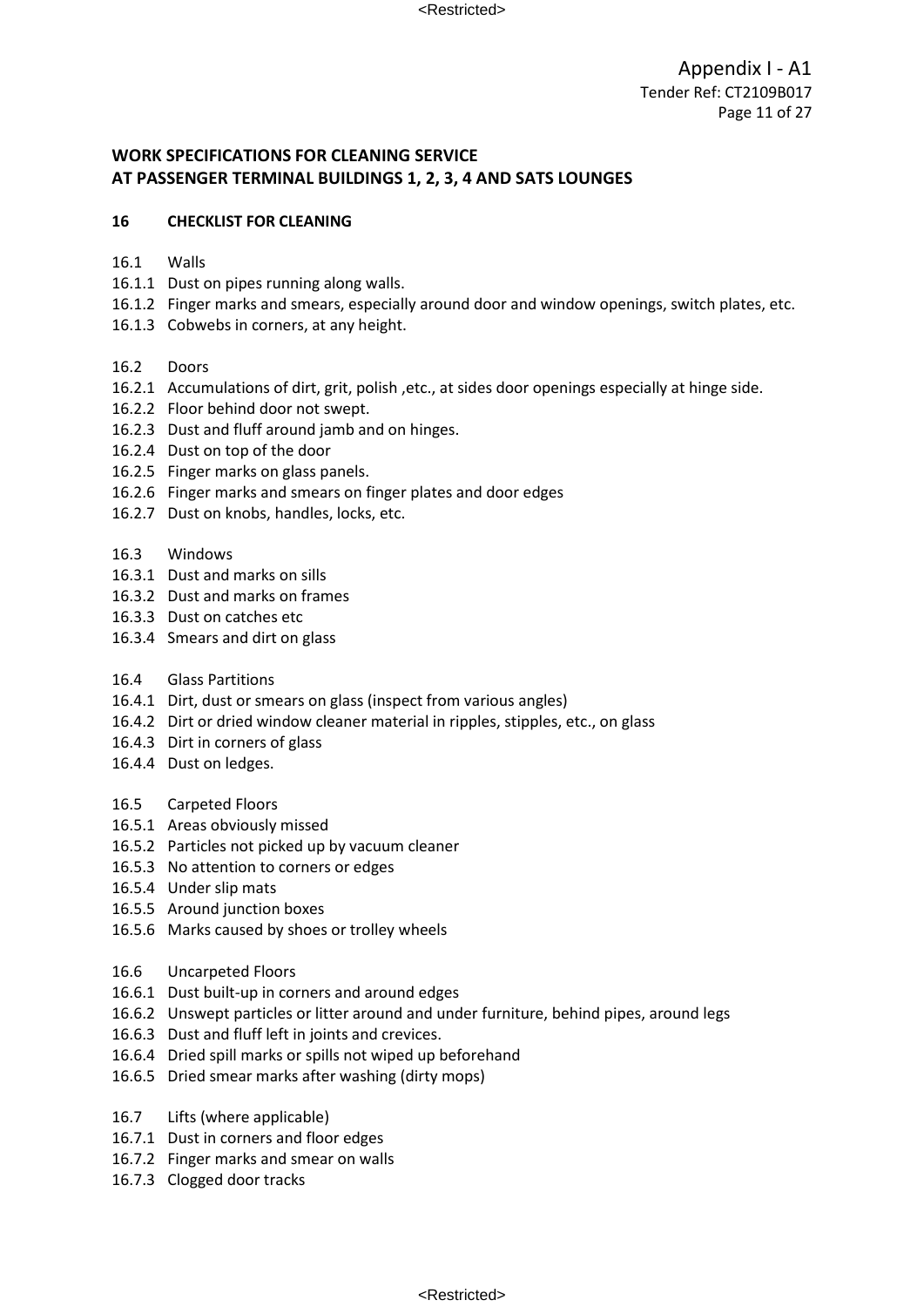- 16.7.4 Dusty jambs
- 16.7.5 Light fixtures
- 16.7.6 Stainless Steel
- 16.7.7 Mirrors-clean and polished
- 16.7.8 Spray anti-insecticide as and when required
- 16.8 High Dusting
- 16.8.1 Picture rails
- 16.8.2 Light fixtures
- 16.8.3 Cobwebs in corners and around ceilings (at any height)
- 16.8.4 Dust on high cabinets and furniture, shelves
- 16.8.5 Dusty ledges above doors and windows
- 16.8.6 Cobwebs and dust on high windows, ventilators, and curtains
- 16.9 Polished Floors
- 16.9.1 High gloss all over
- 16.9.2 Dull unpolished patches
- 16.9.3 Scuff marks, rubber burns and scratches
- 16.9.4 Discolouring and dirt
- 16.9.5 Excessive slipperiness
- 16.9.6 Traffic areas worn and dry –looking
- 16.9.7 Not enough polish
- 16.9.8 Greasy appearance-too much polish
- 16.9.9 Polish built up at edges, behind doors, under furniture
- 16.9.10 Dark lines along joints of tiles or uneven spots(dirty brush)
- 16.9.11 Spills polishes over
- 16.10 Washbasins
- 16.10.1 Dirt and grease on inside
- 16.10.2 Spillovers around and under rim, outside
- 16.10.3 Marks on underside of basin
- 16.10.4 Soap and dirt around, under, behind, on top of taps
- 16.10.5 Soap and slime in overflow
- 16.10.6 Dirt and hair, etc, in-plug hole
- 16.10.7 Splashes and drips on surrounding paintwork
- 16.10.8 Dust on pipes underneath
- 16.10.9 Smears and drips on surrounding soap dispensers
- 16.10.10Inside surfaces not dried off after cleaning
- 16.11 Toilet Pans
- 16.11.1 Stains on inside of bowl and under top rim
- 16.11.2 Smears and splashes on outside: around base and floor line
- 16.11.3 Dirt on seats and covers top and underside
- 16.11.4 Dust on swan-neck at back of bowl
- 16.11.5 Rust and deposit under hinge of seat
- 16.11.6 Smears of spots on outside of cistern
- 16.11.7 Dust and smears on flush pipes, etc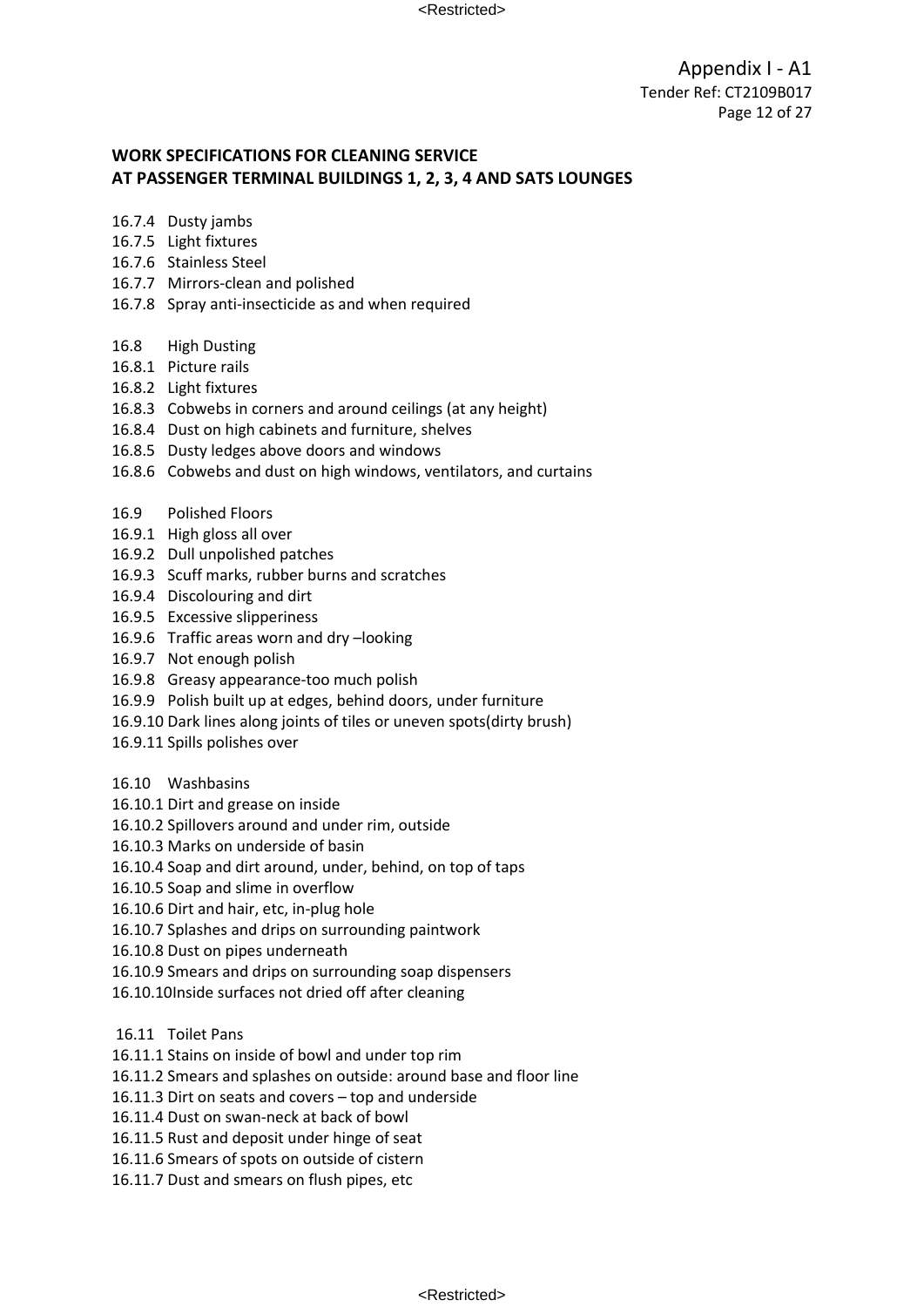Appendix I - A1 Tender Ref: CT2109B017 Page 13 of 27

### **WORK SPECIFICATIONS FOR CLEANING SERVICE AT PASSENGER TERMINAL BUILDINGS 1, 2, 3, 4 AND SATS LOUNGES**

16.11.8 Dust tops of partitions

16.11.9 Check partition walls for stains.

16.12 Urinals

- 16.12.1 Chemicals /solvent marks left on walls or urinal
- 16.12.2 End walls not wiped
- 16.12.3 Water marks and stains
- 16.12.4 Built-up in gutter especially in corners and crevices and waste hole
- 16.12.5 Dirty steps
- 16.12.6 Debris on drain grating not removed
- 16.12.7 Check tiles next urinal

16.13 Shower Cubicles.

- 16.13.1 Soap film lower walls
- 16.13.2 Grit and hair, etc., in drain
- 16.13.3 Soap, film, mould etc., steps and paintwork
- 16.13.4 Dirt around taps and spray fittings
- 16.13.5 Soap residue in soap container
- 16.13.6 Dust tops of partitions
- 16.14 Pantry Room
- 16.14.1 Check floors and corners
- 16.14.2 Paintwork of cabinets
- 16.14.3 Clean sink
- 16.14.4 No rubbish or cleaning gear left
- 16.14.5 Water urns dusted and cleaned
- 16.14.6 Walls for condensation stains
- 16.14.7 Spray anti-insecticide as and when required

16.15 Light fittings

16.15.1 Dust and fly marks on glass cover

16.15.2 Fly marks and smears on metal work and grills

- 16.16 Stairs
- 16.16.1 Dust in corners 16.16.2 Clogged grooves in nosings and treads 16.16.3 Dust on ledges, banisters , mouldings, etc 16.16.4 Handrails dusty or greasy 16.16.5 High dusting lighting fixtures

16.17 Waste Paper Containers 16.17.1 Materials sticking to bottom 16.17.2 Wiped inside and out 16.17.3 Replaced in proper position

16.18 Ashtrays 16.18.1 Accumulated nicotine stains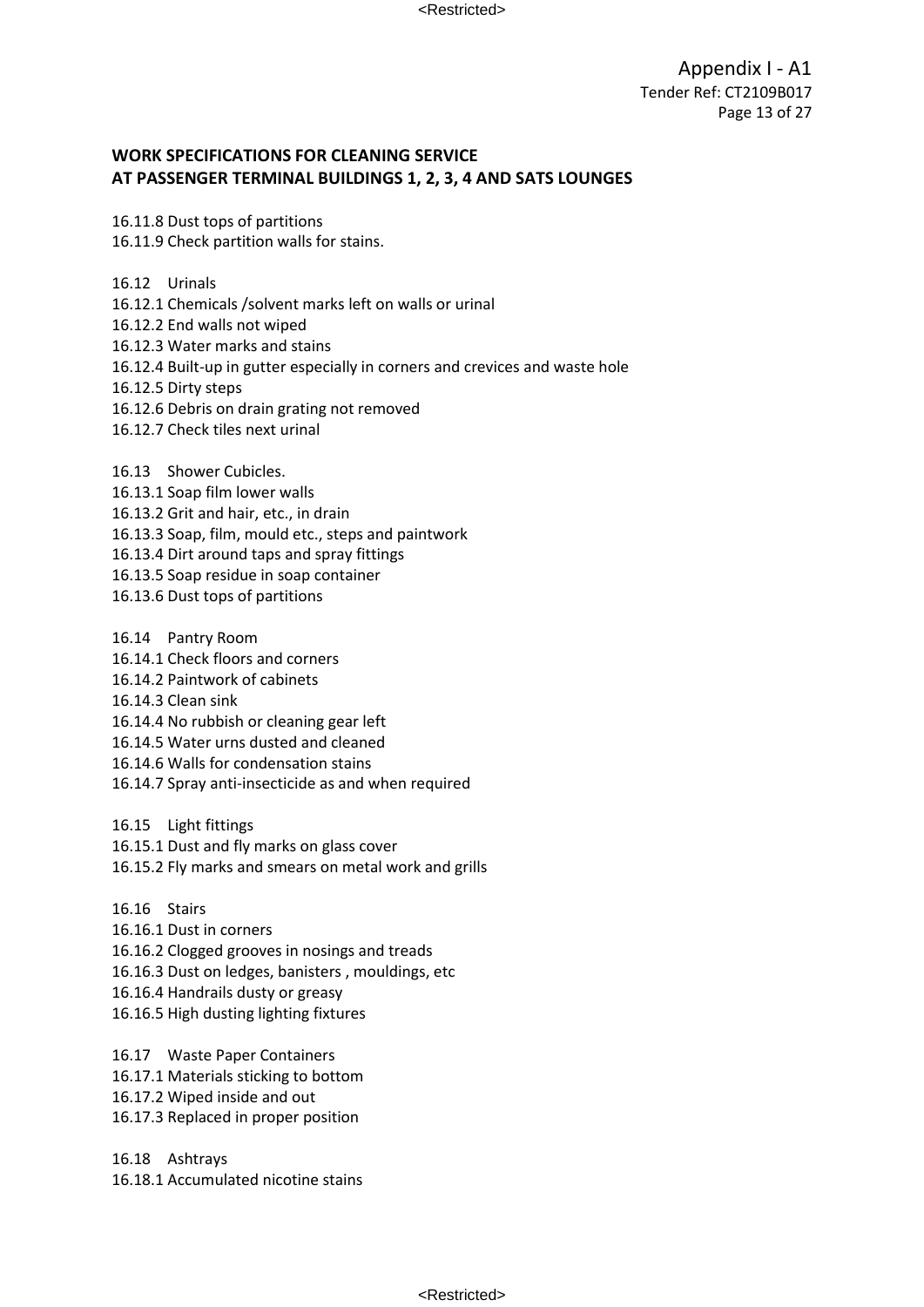16.18.2 Emptied and wipe clean

16.18.3 Replaced in proper position

16.19 Telephones

- 16.19.1 Dust on body of instrument and under handset
- 16.19.2 Handset free of finger marks
- 16.19.3 Mouthpiece clean and dry
- 16.19.4 Push buttons wiped clean
- 16.19.5 Wiped clean with anti-bacterial chemicals

16.20 Desks

- 16.20.1 Tops free from dust, marks and smears
- 16.20.2 Fitting wipe if possible no smears
- 16.20.3 No cobwebs under desk
- 16.21 Furniture
- 16.21.1 Clean base of umbrella stands
- 16.21.2 Dust on lower chairs, rungs and legs
- 16.21.3 Dust on chair back and frames
- 16.21.4 Dust and debris in crevices of upholstered chairs especially between seat and back.
- 16.21.5 Top of filling cabinets dusty.

16.22 Other Fittings

- 16.22.1 Ashtrays emptied and cleaned
- 16.22.2 Soap dispenser clean and filled
- 16.22.3 Mirrors-clean and polished
- 16.22.4 Light fittings-clean and dusted
- 16.22.5 Dust hinges of door
- 16.22.6 Air vents
- 16.22.7 Drinking fountain cleaned.
- 16.22.8 Powerpoints switches along walls, floors and tables

16.22.9 Food-service areas and workstations to be cleared, clean-down and sanitized.

### **17 PLANT AND EQUIPMENT**

17.1 Special Plant and Equipment

#### 17.1.1 Ride-On Sweeper (If Required)

| Sweeping capacity min.output                        | 14,000 sq m/hr |
|-----------------------------------------------------|----------------|
| Cleaning width with main brush and two side brushes | Min. 1,400 mm  |
| Refuse container capacity                           | 200 litres     |
| Central brush width                                 | 900 mm         |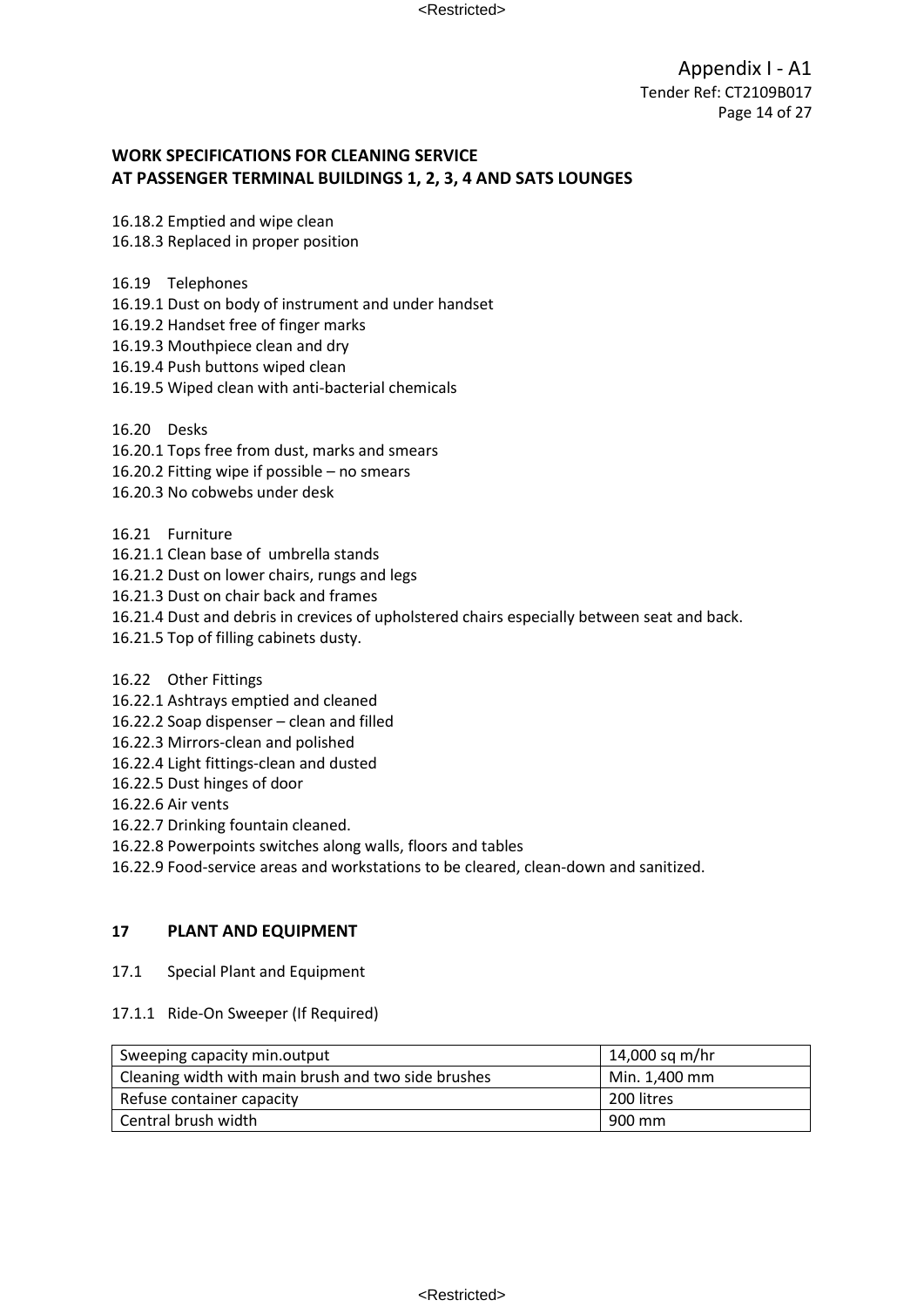#### 17.1.2 Ride-On Scrubber, Battery Operated (If Required)

| Scrubbing capacity min.output | 5,000 Sq m/hr  |
|-------------------------------|----------------|
| Brushes (3 nos.)              | 380mm diameter |
| Sweeper brush                 | 240mm diameter |
| Squeeze width                 | 1,350 mm       |
| Solution tank capacity        | 150 litres     |

#### 17.1.3 Dry and Wet Machine

| <b>Tank Capacity</b> | 90 litre     |
|----------------------|--------------|
| Motor                | Double motor |

Note: Sweeper operator must possess valid Class 3 driving license and CAAS airfield driving permit. The provision of the maintenance of the plants, equipment, including fuel, parking fees, license fee, insurance, etc will be provided by the Contractor and any cost incurred due to the above will be borne by the Contractor. (If required)

### 17.2 Others

| High Pressure Washer               | "Karcher" or other equal and approved brand.          |
|------------------------------------|-------------------------------------------------------|
| Carpet Extraction machine          | "Aqualclean" or other equal and approved brand.       |
| Multi-purpose steam Cleaner        | "Unit-Jet Super" Steam cleaner or other equal and     |
|                                    | approved brand                                        |
| General Purpose Vacuum Cleaner     | "Advance" or other equal and approved brand.          |
| Back-pack Vacuum Cleaner           | "Advance Papoose" or other equal and approved         |
|                                    | brand.                                                |
| Drying Machine                     | "HydroDry" or other equal and approved brand.         |
| Scrubber                           | "Sorma" (Battery Powered) or other equal and          |
|                                    | approved brand                                        |
| <b>Burnishing Machine</b>          | "Advance Whirlamatic" or other equal and approved     |
|                                    | brand                                                 |
| Wet-Dry Pick Up Machine            | "Advance" or other equal and approved brand           |
| Sweeper                            | "Tenant"(Diesel Drive) or other equal and approved    |
|                                    | brand                                                 |
| Wall/Window Washer with Telescopic | "Jani-Jack" or other equal and approved brand.        |
| pole                               |                                                       |
| Aluminium cladding washer with     | "3M Doodlebug" Pad Holder or other equal and          |
| telescopic pole                    | approved brand.                                       |
| Mop and Bucket                     | " Contico" or " Jani-Press" or other equal and        |
|                                    | approved brand.                                       |
| Housekeeping Trolley               | "Vimo" Janitorial Trolley or other equal and approved |
|                                    | brand.                                                |
| Ladder                             | "Dophin" (fixed) or "PAL"(adjustable) or other equal  |
|                                    | and approved brand.                                   |
| Scaffold                           | "Genie" or other equal and approved brand             |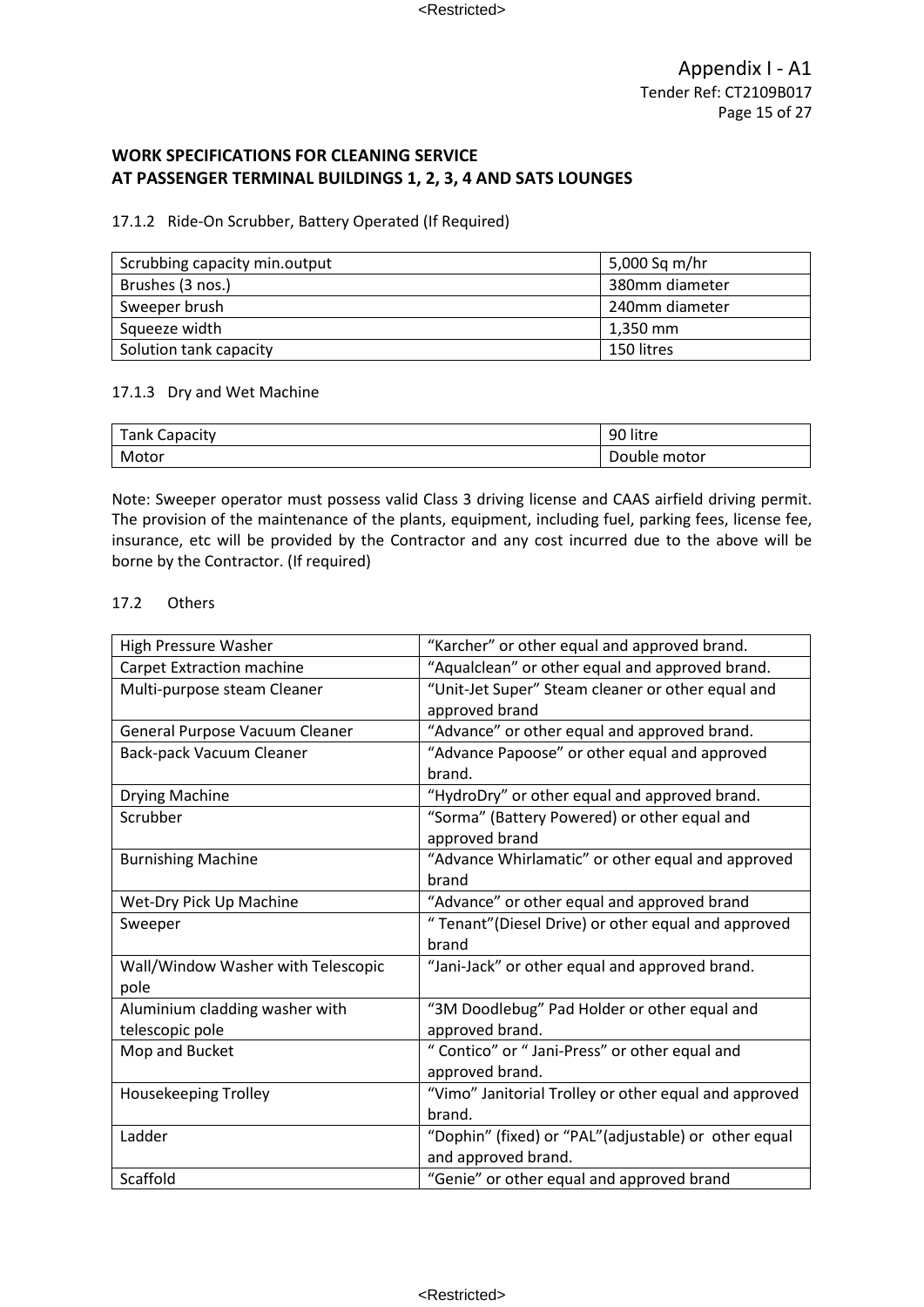| Boom Lift (outdoor use)                    | "Cella Liftel SPJ" or other equal and approved brand                                                                    |
|--------------------------------------------|-------------------------------------------------------------------------------------------------------------------------|
|                                            | only                                                                                                                    |
| Caution & Cleaning Signs                   | " The Boys" or other stand sign.                                                                                        |
| <b>Cleaning Rags and Extra-small Pails</b> | No ' Good Morning' towels, preferably Kitchen Rags<br>or equivalent. Minimum 2 colours to differentiate<br>wet and dry. |
| <b>Manual Dust Rollers</b>                 | For the purpose of temporary carpet cleaning;<br>removal of dust, dirt and visible particles.                           |

### **18 REQUIREMENT FOR CLEANING EQUIPMENT AND CHEMICAL MATERIALS**

| <b>Floor Polish</b>              | "Johnson Complete" or "3M stance" floor finish or other    |
|----------------------------------|------------------------------------------------------------|
|                                  | equal and approved brand. (Note: In the event that the     |
|                                  | contractor Ops to use a brand where it is necessary to use |
|                                  | a sealer for optimum results, the contractor shall include |
|                                  | the cost of such sealer in his tender.)                    |
|                                  |                                                            |
| Floor Stripper                   | "3M" floor stripper or "Johnson Step Off" or other equal   |
|                                  | and approved brand.                                        |
| <b>Furniture Polish</b>          | "Johnson Lemon Pledge" or "Gibson Mrs.Beeton's Real        |
|                                  | wax and Lemon Oil" or other equal and approved brand.      |
| Vinyl Floor Finish               | "Johnson wax" or other equal and approved brand.           |
| Dry foam Carpet Shampoo          | "Arid Dry foam" or "3M soil retarding shampooing" or       |
|                                  | other equal and approved brand.                            |
| <b>Carpet Extraction Cleaner</b> | "3M carpet extraction cleaner" or other equal and          |
|                                  | approved brand.                                            |
| Deodorizer/Disinfectant          | "Gibson Both Barrels" or "Fresh" or other equal and        |
|                                  | approved brand.                                            |
| Degreaser                        | "Gibson Tiger Red" or other equal and approved brand.      |
| Toilet paper/Jumbo Roll          | "S.P.P.L."Twin ply for toilets. (Samples to be submitted   |
|                                  | for approval.)                                             |
| Liquid Soap                      | "Loop temen and Liquid Soap" or other equal and            |
|                                  | approved brand.                                            |
| <b>Stainless Steel Cleaner</b>   | "3M Sharp shooter" or "3M stainless polisher" or other     |
|                                  |                                                            |

18.1 Chemical materials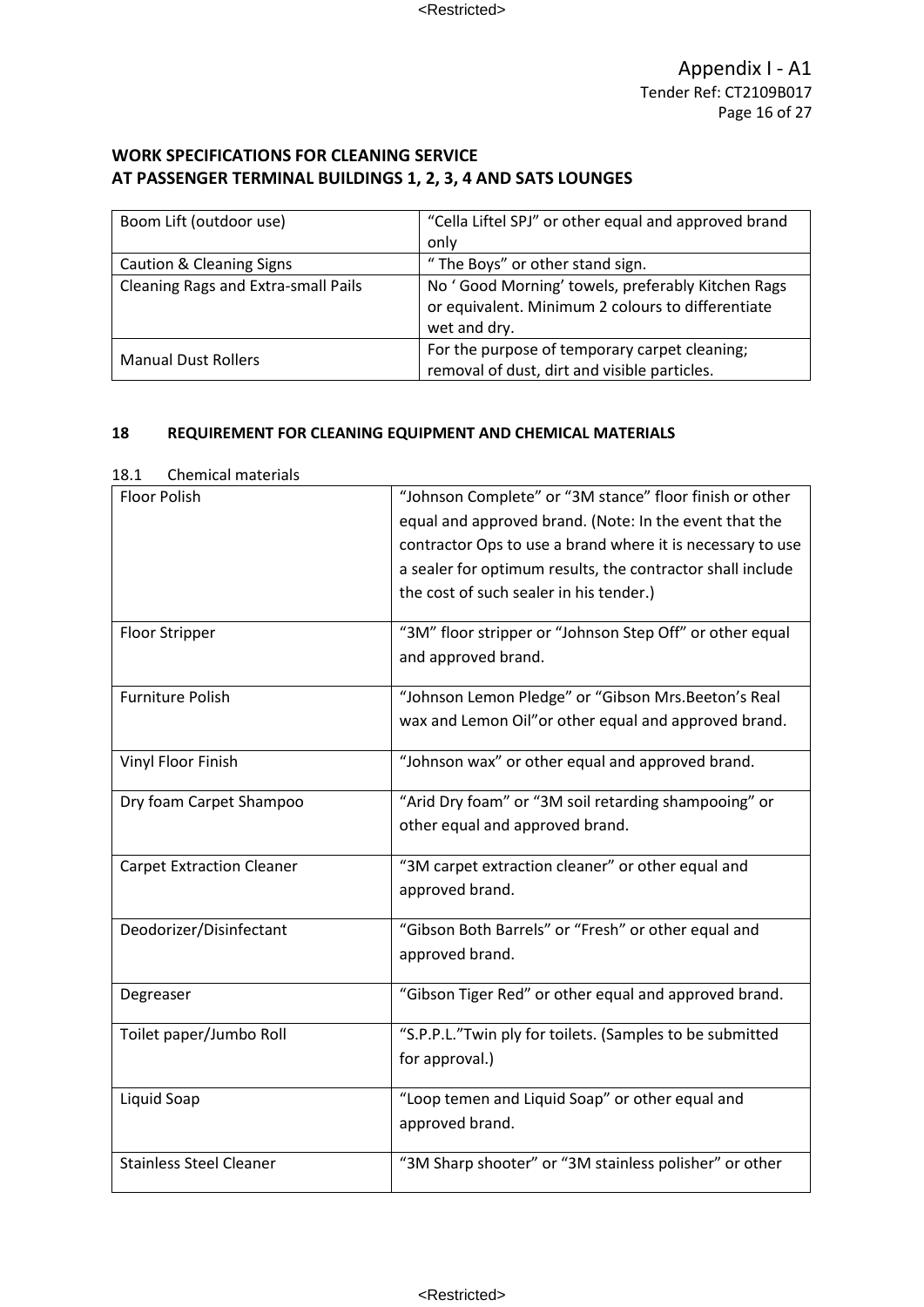<Restricted>

|                                                                                        | equal and approved brand.                                                                     |
|----------------------------------------------------------------------------------------|-----------------------------------------------------------------------------------------------|
| <b>Hardened Concrete Cleaner</b>                                                       | "Performance Car park Degreaser" or " Car park Cleaner"<br>or other equal and approved brand. |
| <b>Metal Ceiling Cleaner</b>                                                           | "3M Sharp shooter" or "Gibson Tiger Red" or other equal<br>and approved brand.                |
| <b>Toilet Bowl Cleanser</b>                                                            | "Bowl shine" or other equal and approved brand.                                               |
| Paper Hand Towels/Facial Tissue (for<br>top management/executive<br>offices/washrooms) | Scotties or equivalent                                                                        |
| Spot Remover (Coffee, chewing gum,<br>stains etc)                                      | "3M Heavy duty carpet spot removal" or other equal and<br>approved brand.                     |
| <b>Fabric Cleaner</b>                                                                  | "3M Upholstery Cleaner" or other equal and approved<br>brand.                                 |
| <b>Window and Glass Cleaner</b>                                                        | "Power Femen" or other equal and approved brand.                                              |
| <b>Anti-bacterial Cleaner</b>                                                          | "Dettol","Jey pine" or other equal hospital grade and<br>approved brand                       |
| Food safe cleaner/Degreaser                                                            | "Action 130" or other equal and approved<br>brand                                             |
| Anti-insecticide spray                                                                 | "Shelltox" or other equal and approved brand                                                  |
| Food safe sanitizer                                                                    | "A3-33 Liza" or other equal and approved brand                                                |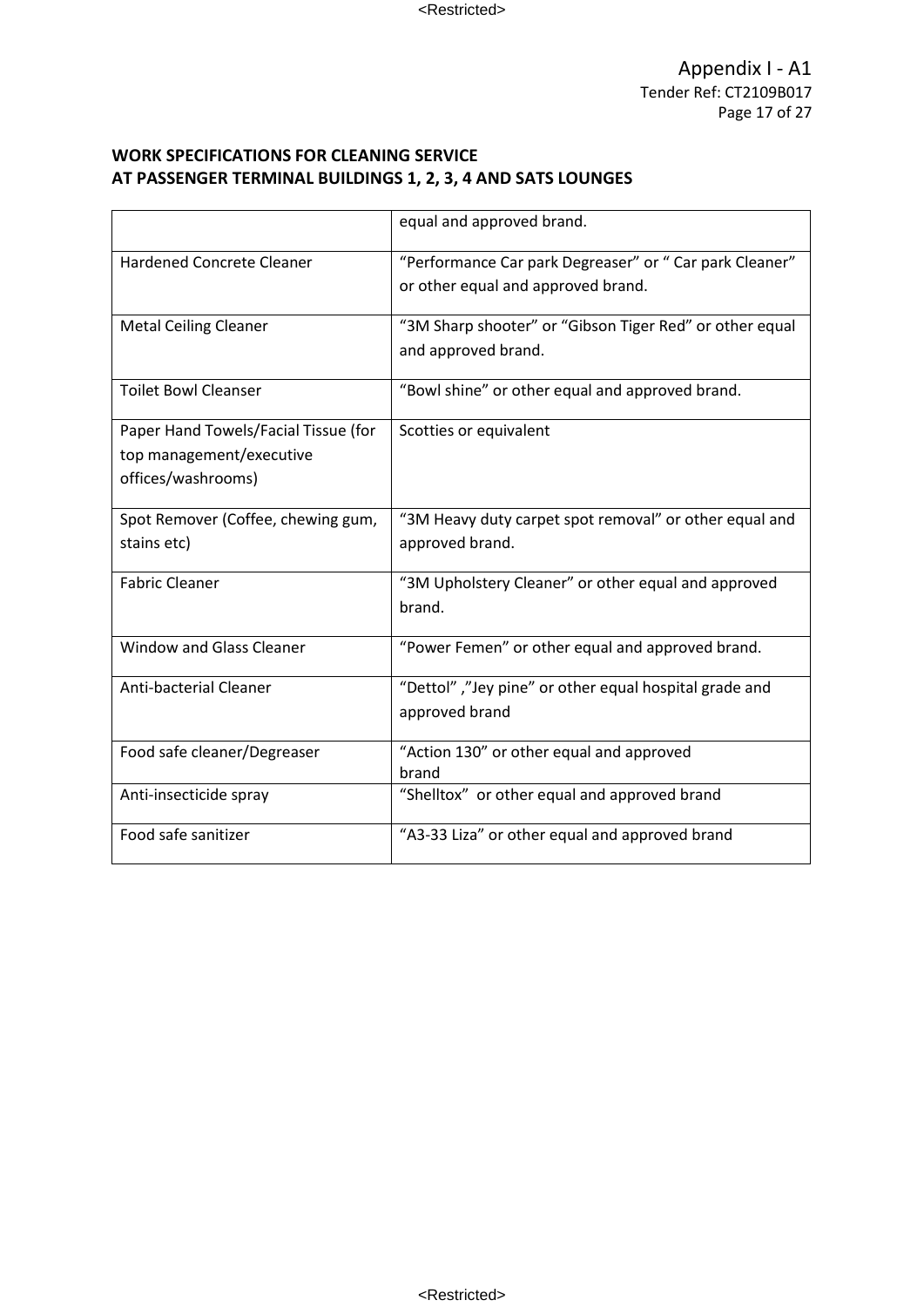### **19 Summary of cleaning requirements**

| Type                                                                                                        | <b>Daily</b>                                                                                                                                                                               | Weekly                                                                                                                                        | <b>Monthly</b>                                   | <b>Remarks</b>                                                                                                                                                                                                                                                                                                                                                                                                                                |
|-------------------------------------------------------------------------------------------------------------|--------------------------------------------------------------------------------------------------------------------------------------------------------------------------------------------|-----------------------------------------------------------------------------------------------------------------------------------------------|--------------------------------------------------|-----------------------------------------------------------------------------------------------------------------------------------------------------------------------------------------------------------------------------------------------------------------------------------------------------------------------------------------------------------------------------------------------------------------------------------------------|
| Carpeted Flooring                                                                                           | Vacuum and clean entire<br>area once a day; spot<br>shampoo whenever is<br>necessary.                                                                                                      | Spot Clean heavy traffic areas<br>with machine using dry<br>methods                                                                           | Steam shampoo lounge<br>area/heavy traffic areas | Steam shampoo carpeted area with an approved<br>carpet shampoo quarterly.                                                                                                                                                                                                                                                                                                                                                                     |
| Vinyl flooring                                                                                              | Damp-mop to remove all<br>loose dirt, streaks, dust, etc<br>Spray burnishes heavily<br>traffic areas with an<br>approved polish to remove<br>all scuffmarks, stains and<br>embedded grime. | Scrub, wash and clean all vinyl<br>rubber floor tiles. Apply 2 coats<br>of approved emulsion polish<br>and burnish to a high gloss<br>finish. |                                                  | Strip clean *entire floor for heavy traffic areas and<br>apply 2 coats of emulsion polish and re-polish to a<br>high gloss finish. For normal traffic areas, once in 6<br>months.                                                                                                                                                                                                                                                             |
| Ashtrays/<br><b>Litter Bins</b>                                                                             | Empty, wipe clean &<br>replace correctly at least<br>twice a day & more<br>frequently when full.                                                                                           | Empty, wash thoroughly,<br>disinfect (both inside &<br>outside) & wipe dry.                                                                   |                                                  | The contractor is responsible to transport all the<br>refuse collected within the building to the bin center<br>at least twice a day.                                                                                                                                                                                                                                                                                                         |
| External Façade,<br>Glass panels,<br>including<br>Aluminium framing<br>and glass panels<br>on notice board. |                                                                                                                                                                                            | Damp-clean with a solution of<br>water & detergent and dry<br>surfaces with a soft clean<br>cloth.                                            |                                                  | For the internal high glass panels, which are not<br>easily accessible, the contractor shall provide their<br>own staging and clean up these surfaces<br>thoroughly once every 3 months. The inside<br>surface of the notice board glass panels shall be<br>cleaned quarterly.<br>For external façade where gondola must be used,<br>the contractor is to provide gondolas at his own<br>cost and clean up the entire areas together with the |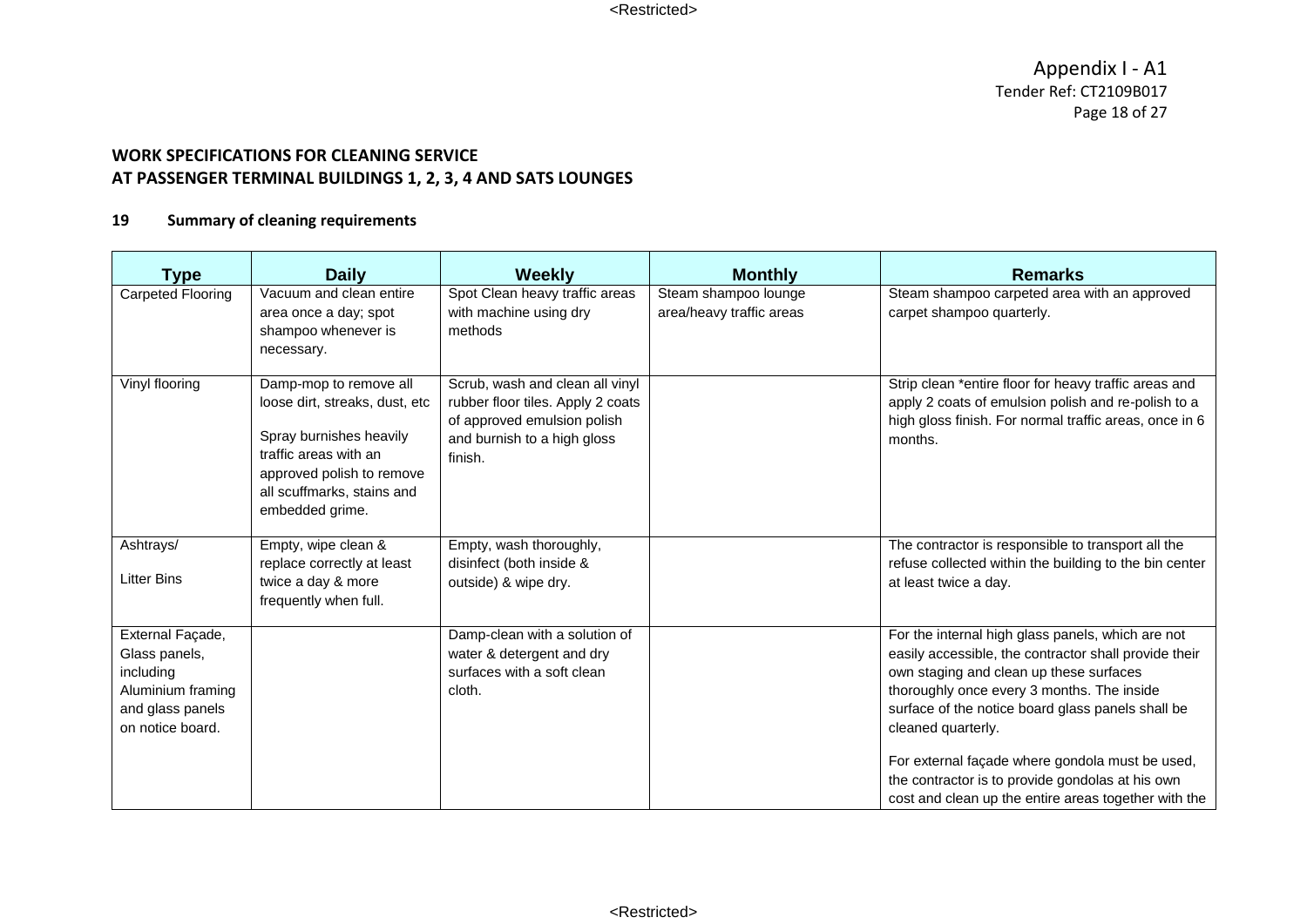| <b>Type</b>                                                                                                                                              | <b>Daily</b>                                                                                                                                  | <b>Weekly</b>                                                                                                                                         | <b>Monthly</b>                                              | <b>Remarks</b>                                                                                                                                                                                          |
|----------------------------------------------------------------------------------------------------------------------------------------------------------|-----------------------------------------------------------------------------------------------------------------------------------------------|-------------------------------------------------------------------------------------------------------------------------------------------------------|-------------------------------------------------------------|---------------------------------------------------------------------------------------------------------------------------------------------------------------------------------------------------------|
|                                                                                                                                                          |                                                                                                                                               |                                                                                                                                                       |                                                             | external façade including curtain wall and<br>aluminium louver panels once a year during the<br>contract period.                                                                                        |
| Glass doors<br>(including<br>Aluminium<br>framings, Fascias,<br>Handles, door<br>knobs and other<br>glazed surface),<br>white board and<br>black boards. | Damp clean with water &<br>dry surfaces with a soft<br>cloth.                                                                                 | Clean surface with glass<br>cleaning solution & polish to<br>shine. For aluminium surfaces,<br>apply polish & buff to shine<br>with a soft dry cloth. |                                                             | Constant wiping of heavily used glass doors to<br>remove fingerprints, stains, etc.                                                                                                                     |
| External surfaces<br>curtain wall & glass<br>panels                                                                                                      |                                                                                                                                               |                                                                                                                                                       |                                                             | Scrub with a solution of water/detergent every half-<br>yearly. Contractor is to provide/install gondola at<br>his own cost. Care should be taken to keep the<br>surface free from all dirt and mosses. |
| <b>Gypsum Partitions</b>                                                                                                                                 |                                                                                                                                               | Damp clean with a solution of<br>water/detergent & disinfectant.                                                                                      |                                                             | Care should be taken to ensure that water does not<br>soak into porous material through the joints.                                                                                                     |
| Telephone sets,<br>office equipments,<br>computer terminals<br>etc.                                                                                      | Clean with a clean soft<br>cloth to remove dust, marks<br>& stains. Clean and wipe<br>mouthpiece of telephone<br>with anti-bacterial chemical |                                                                                                                                                       |                                                             |                                                                                                                                                                                                         |
| Metal ceiling, blinds                                                                                                                                    |                                                                                                                                               |                                                                                                                                                       | Clean with brush head vacuum<br>cleaner to remove cobwebs & | Once in three months, damp clean with a solution                                                                                                                                                        |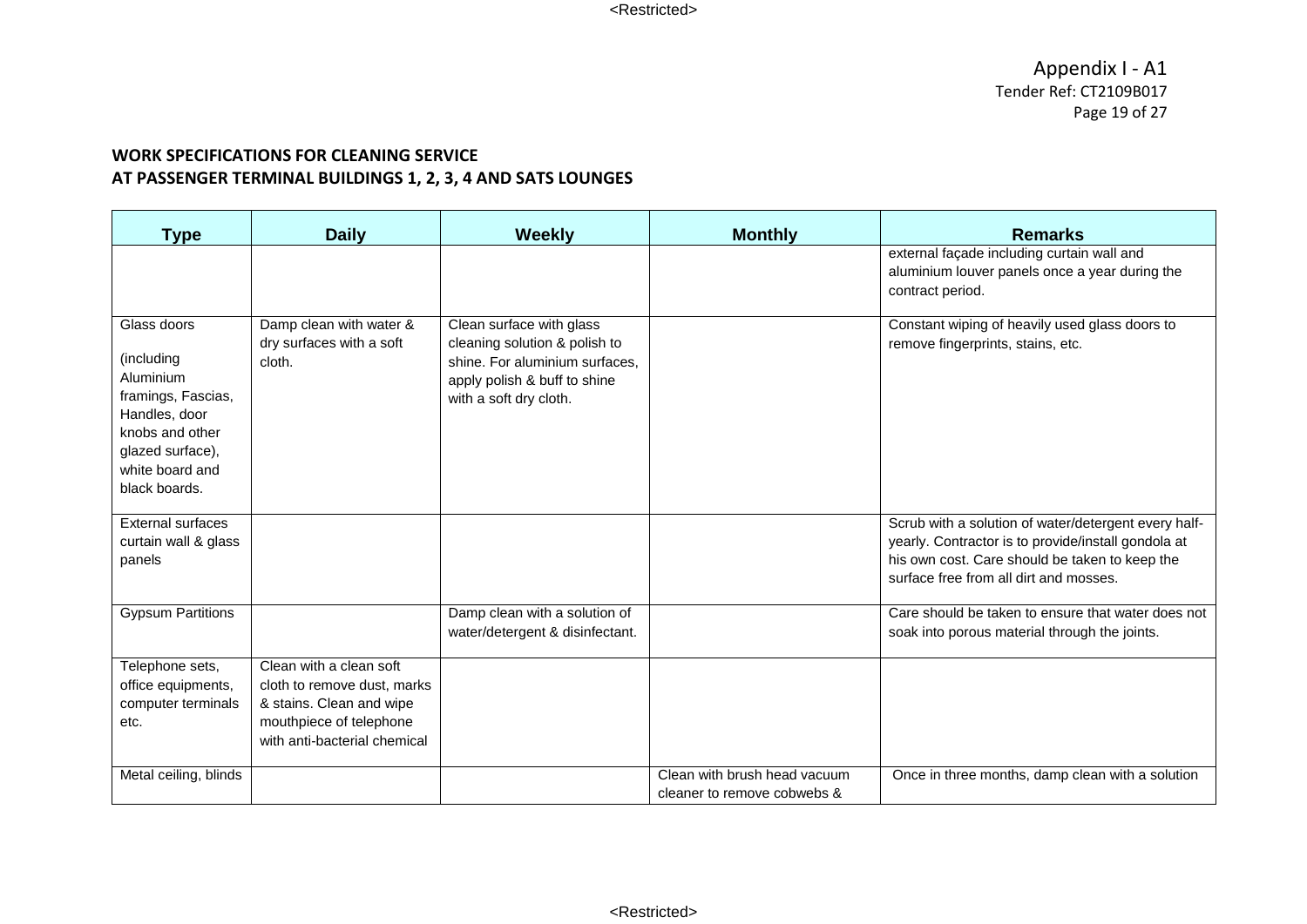| Type                                                                     | <b>Daily</b>                                                                                                                                                           | <b>Weekly</b>                                                                                                                                                                                                           | <b>Monthly</b>                                                         | <b>Remarks</b>                                                                                                                                                                                                                                                                                                                                                                                                                                                |
|--------------------------------------------------------------------------|------------------------------------------------------------------------------------------------------------------------------------------------------------------------|-------------------------------------------------------------------------------------------------------------------------------------------------------------------------------------------------------------------------|------------------------------------------------------------------------|---------------------------------------------------------------------------------------------------------------------------------------------------------------------------------------------------------------------------------------------------------------------------------------------------------------------------------------------------------------------------------------------------------------------------------------------------------------|
| pipes                                                                    |                                                                                                                                                                        |                                                                                                                                                                                                                         | dust.                                                                  | of water/detergent.                                                                                                                                                                                                                                                                                                                                                                                                                                           |
| Ceiling surface                                                          |                                                                                                                                                                        |                                                                                                                                                                                                                         | Clean with brush head vacuum<br>cleaner to remove cobwebs &<br>dust.   | Special attention to be given to junction with walls<br>and columns.                                                                                                                                                                                                                                                                                                                                                                                          |
| Marble and<br>Terrazzo<br>Flooring                                       | Dry-sweep and damp-mop<br>twice daily                                                                                                                                  | Thoroughly scrub with a<br>solution of water/detergent,<br>using a heavy duty scrubbing<br>Machine, rinse with clean<br>water and dry surface. Apply<br>approved emulsion polish and<br>burnish to a high gloss finish. |                                                                        | Thoroughly machine scrub and strip all such areas<br>once every 3 months, using an approved stripping<br>chemical in accordance with manufacturer's<br>instructions. Rinse with clean water and collect all<br>wastewater with a set pick-up vacuum. Apply one<br>coat of approved transparent sealer as per<br>manufacturer's instructions spray-burnish to shine<br>and apply two coats approved emulsion polish.<br>Burnish to shine on the following day. |
| Mosaic Flooring<br>including staircase<br>and risers (except<br>toilets) | Dry-sweep and damp mop<br>once daily, at least 4 times<br>daily for heavy traffic areas<br>including staircases/landing<br>to the canteen.                             | Thoroughly scrub with a<br>solution of water/detergent,<br>using a heavy duty-scrubbing<br>machine, rinse with clean<br>water and dry surface.                                                                          |                                                                        |                                                                                                                                                                                                                                                                                                                                                                                                                                                               |
| Ceramic Tile<br>Flooring(except<br>toilet)                               | Dry-sweep to remove all<br>loose dirt, dust, etc and<br>damp-mop with a solution<br>with water/detergent to<br>remove all stains and<br>embedded grime twice<br>daily. | Thoroughly scrub with solution<br>of water/detergent, rinse with<br>clean water and dry.                                                                                                                                |                                                                        |                                                                                                                                                                                                                                                                                                                                                                                                                                                               |
| (i) Cement & sand                                                        | Dry-sweep and remove all<br>loose dirt, etc and damp                                                                                                                   | Damp mop with a solution of<br>water/detergent for removal of                                                                                                                                                           | Thoroughly scrub with solution of<br>water/detergent, rinse with clean |                                                                                                                                                                                                                                                                                                                                                                                                                                                               |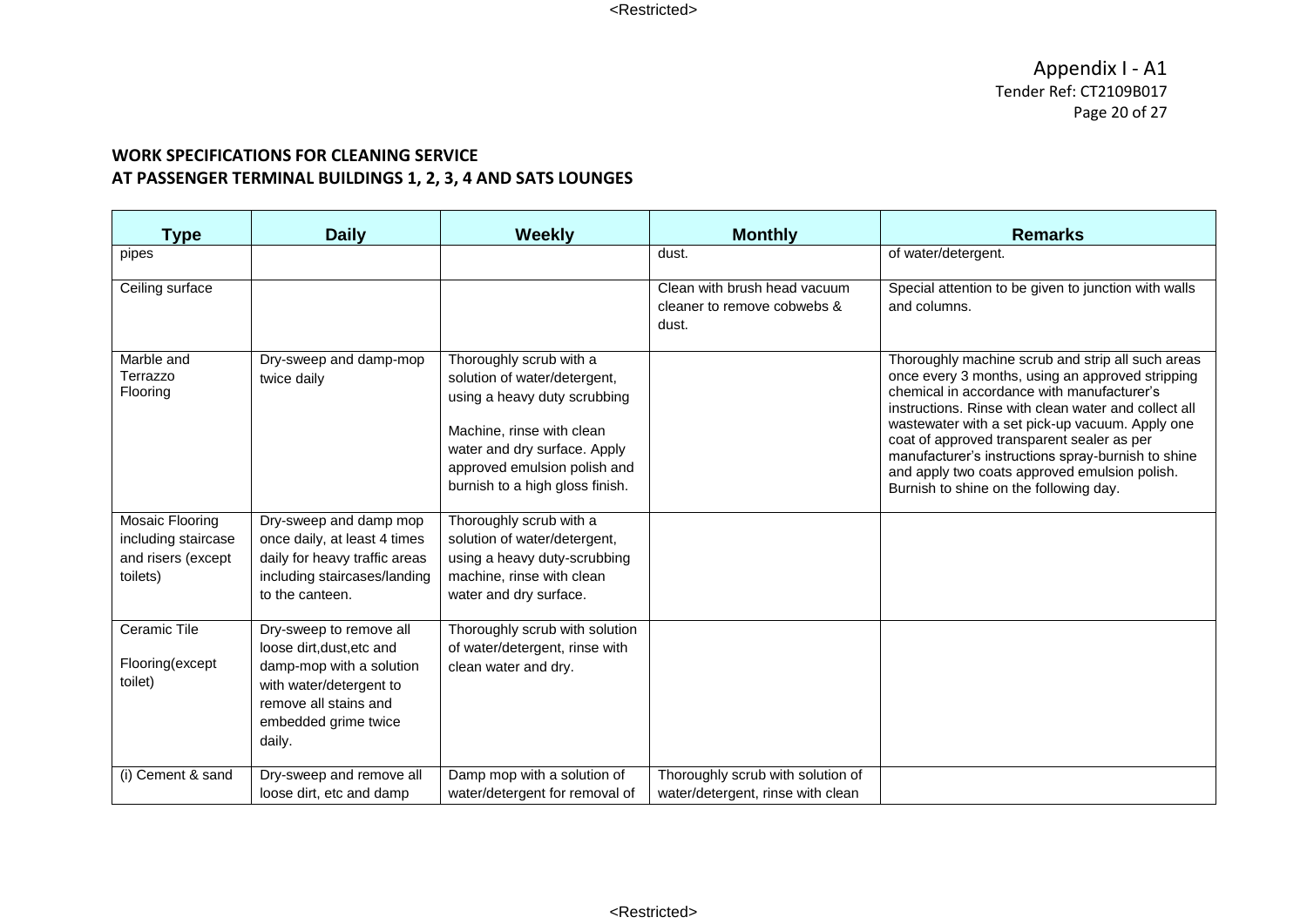| Type                                                                                                   | <b>Daily</b>                       | <b>Weekly</b>                                                                                      | <b>Monthly</b>     | <b>Remarks</b>                                                                                                                                                                                                                                                                                            |
|--------------------------------------------------------------------------------------------------------|------------------------------------|----------------------------------------------------------------------------------------------------|--------------------|-----------------------------------------------------------------------------------------------------------------------------------------------------------------------------------------------------------------------------------------------------------------------------------------------------------|
| screed stores                                                                                          | mop with clean water once<br>daily | oil and stubborn stains.                                                                           | water and mop dry. |                                                                                                                                                                                                                                                                                                           |
| Areas beneath<br>raise floors (e.g. in<br>computer rooms)                                              |                                    |                                                                                                    |                    | Vacuum clean once every 6 months.                                                                                                                                                                                                                                                                         |
| <b>Internal Mosaic</b><br>Glazed surface wall                                                          | Damp mop with clean<br>water       | Damp clean with a solution of<br>water/detergent & disinfectant.                                   |                    | Care should be taken to keep the cement pointing<br>of the tiles free from all grease & accumulated<br>grime.                                                                                                                                                                                             |
| Timber Paneling<br>including doors,<br>door frames, Floor<br>panels & glass<br>panels on the<br>doors. |                                    | Feather dust, giving special<br>attention to junction with<br>ceiling columns etc.                 |                    |                                                                                                                                                                                                                                                                                                           |
| Roller Shutters,<br>windows                                                                            |                                    | Damp clean with a solution of<br>water/detergent & dry surface<br>with a soft clean cloth.         |                    | Contractor shall not be permitted to open any<br>external windows/roller shutter unless with the<br>expressed permission of the Superintending<br>Officer. Care should be taken to ensure that no<br>greater force than is be applied, so as to prevent<br>the removal of the decorative material itself. |
| Fire Extinguishers<br>& fire hose reels.                                                               |                                    | Damp clean with a solution of<br>water & detergent and dry<br>surfaces with a soft clean<br>cloth. |                    |                                                                                                                                                                                                                                                                                                           |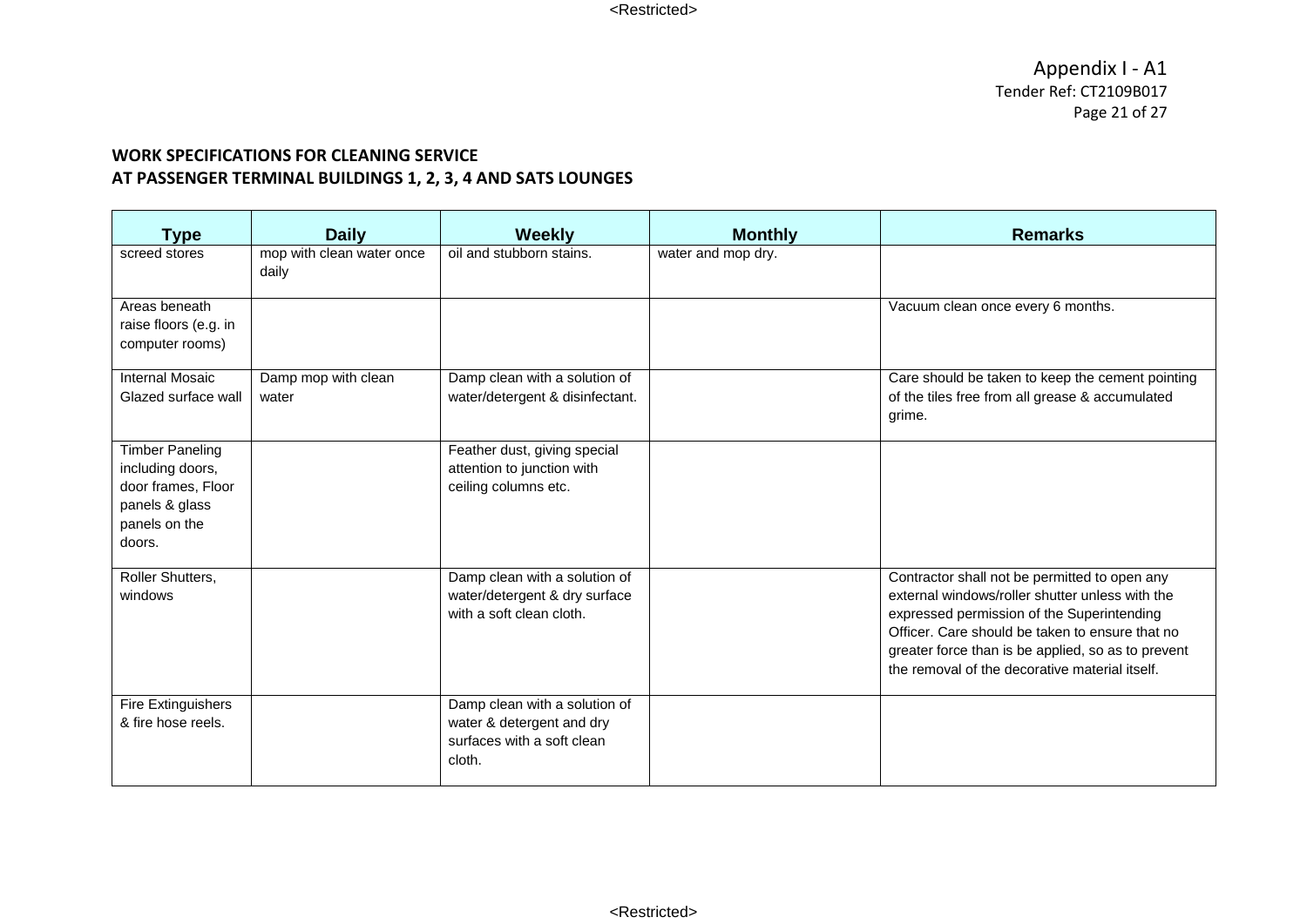| Type                                                                                         | <b>Daily</b>                                                                                   | <b>Weekly</b>                        | <b>Monthly</b>                                                                                     | <b>Remarks</b>                                                                                                                                                                                                                                                                                                                                         |
|----------------------------------------------------------------------------------------------|------------------------------------------------------------------------------------------------|--------------------------------------|----------------------------------------------------------------------------------------------------|--------------------------------------------------------------------------------------------------------------------------------------------------------------------------------------------------------------------------------------------------------------------------------------------------------------------------------------------------------|
| <b>Emulsion Painted</b><br>surface                                                           | Damp clean areas dirtied<br>by finger marks & stains<br>with a solution of<br>water/detergent. |                                      |                                                                                                    | Care should be taken to ensure that no greater<br>force than is required to remove the marks/stains<br>shall be applied, so as to prevent the removal of<br>the decorative material itself.                                                                                                                                                            |
| <b>Laminated Plastics</b>                                                                    | Damp clean with a solution<br>of water/detergent to<br>remove all finger marks,<br>etc.        |                                      | Apply cleansing solution & polish<br>to shine with a soft dry cloth.                               |                                                                                                                                                                                                                                                                                                                                                        |
| Clocks & switches<br>etc.                                                                    |                                                                                                |                                      | Clean with mirror cleanser & buff<br>with a soft dry cloth.                                        |                                                                                                                                                                                                                                                                                                                                                        |
| <b>Bulk refuses</b><br>containers, Refuse<br>Chutes Bin-centre.<br>etc.                      | Flush & clean with water<br>detergent & disinfectant.                                          |                                      |                                                                                                    |                                                                                                                                                                                                                                                                                                                                                        |
| Light, fittings,<br>directional &<br>information signs,<br>graphics, telephone<br>booth etc. |                                                                                                |                                      | Damp clean with a solution of a<br>water/detergent & clean surface<br>with a soft clean dry cloth. | The contractor shall exercise every care when<br>dismantling & re-fixing these items, as the cost of<br>repair or replacement of any such items damaged<br>or broken as a result of careless handling or<br>negligence on his part, will have to be borne by<br>him. Electro-plated plastic signs should only be<br>wiped with a clean soft dry cloth. |
| Timber railings                                                                              | Feather dust to remove<br>cobwebs, dust etc.                                                   | Damp clean with water & wipe<br>dry. |                                                                                                    |                                                                                                                                                                                                                                                                                                                                                        |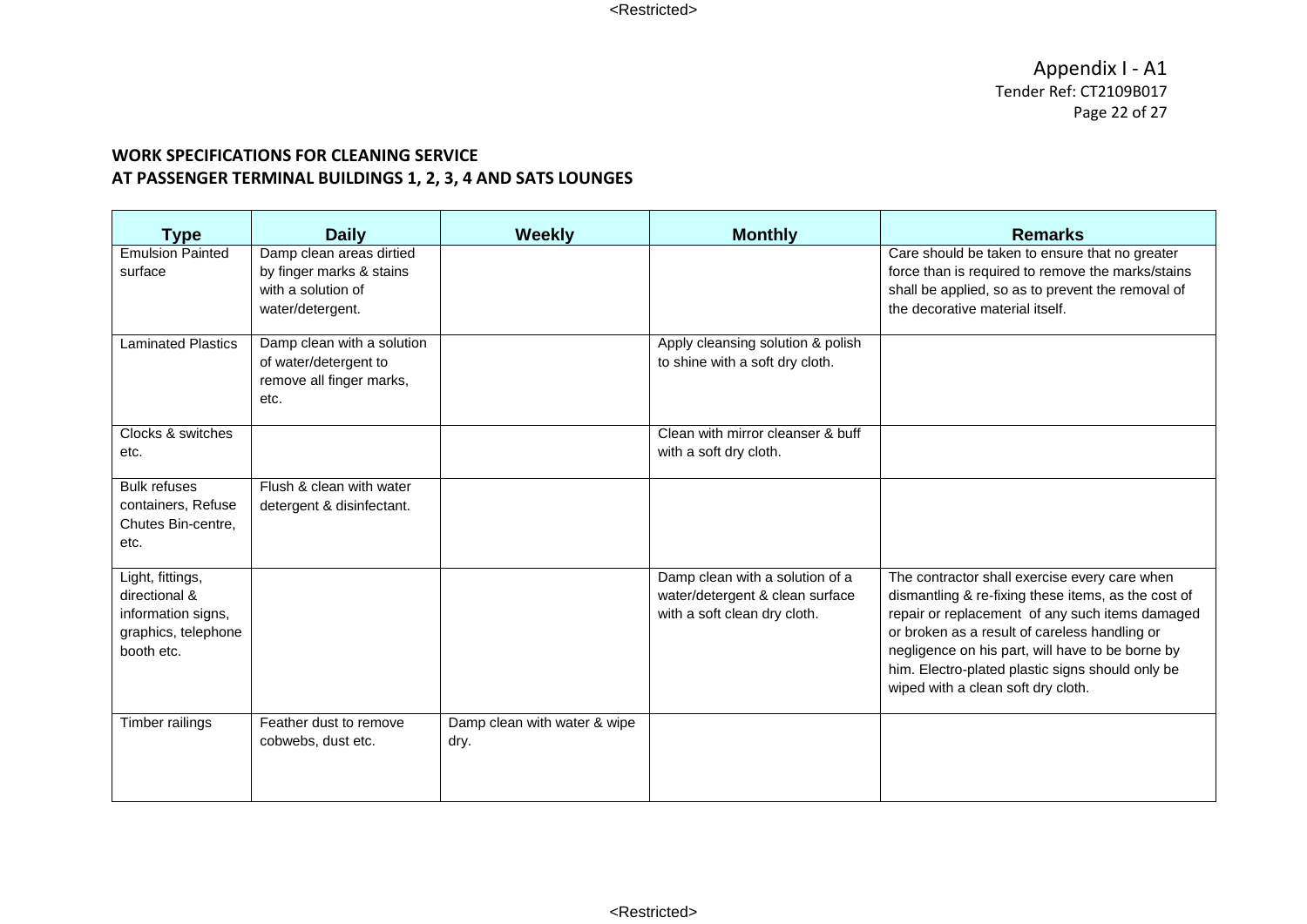| Type                                                                                                                                                                  | <b>Daily</b>                                                                                                                                                                                                                                     | <b>Weekly</b>                                                                                                                                                                                                                                              | <b>Monthly</b>                                                                | <b>Remarks</b>                                                                                                                                                        |
|-----------------------------------------------------------------------------------------------------------------------------------------------------------------------|--------------------------------------------------------------------------------------------------------------------------------------------------------------------------------------------------------------------------------------------------|------------------------------------------------------------------------------------------------------------------------------------------------------------------------------------------------------------------------------------------------------------|-------------------------------------------------------------------------------|-----------------------------------------------------------------------------------------------------------------------------------------------------------------------|
| Stainless steel<br>Aluminium, Bronze<br>surfaces &<br>Graphics                                                                                                        | Dry clean with a clean soft<br>cloth to remove all stains,<br>marks etc.                                                                                                                                                                         | Apply liquid polish & buff to<br>shine with a soft dry cloth.                                                                                                                                                                                              |                                                                               |                                                                                                                                                                       |
| Marble surfaced<br>wall & column                                                                                                                                      |                                                                                                                                                                                                                                                  | Damp clean with a solution of<br>neutral detergent in water.                                                                                                                                                                                               |                                                                               | Application of water based seal every 3 months.                                                                                                                       |
| Inlet & outlet grilles<br>of aircon &<br>ventilation systems<br>(including those on<br>the walls), light and<br>other electrical<br>fittings aluminium<br>joints etc. |                                                                                                                                                                                                                                                  |                                                                                                                                                                                                                                                            | Clean with brush head vacuum<br>cleaner to remove cobwebs &<br>dust.          | Damp clean with a solution of water/detergent &<br>wipe dry. Half yearly or as and when directed.                                                                     |
| Curtains/Blinds(Fab<br>ric)                                                                                                                                           |                                                                                                                                                                                                                                                  |                                                                                                                                                                                                                                                            | Clean with brush head vacuum<br>cleaner to remove cobwebs &<br>dust.          |                                                                                                                                                                       |
| Lifts<br>/Dumbwaiter(includi<br>ng entrance lobby)                                                                                                                    | Vacuum carpet floor damp-<br>mop PVC floor in the case<br>of vinyl tiles or other floor<br>finishes.<br>Cleaning must be ready by<br>0800 hours. In addition, 6<br>more spot cleaning must be<br>done; timing to be<br>determined by SO. Litters | Polish all metal lacquered<br>surface with liquid polish & buff<br>to shine with a soft cloth.<br>Clean all metal door tracks &<br>remove all dirt collected inside<br>these tracks.<br>Damp wipe ceiling light fittings,<br>ventilation grills with clean | Carpet floor to be shampooed.<br>Vinyl floor to scrub off wax & re-<br>apply. | Move frequent vacuuming of carpet of damp<br>mopping of vinyl tiles shall be allowed during the<br>wet season.<br>Spray with anti-insecticide as and when instructed. |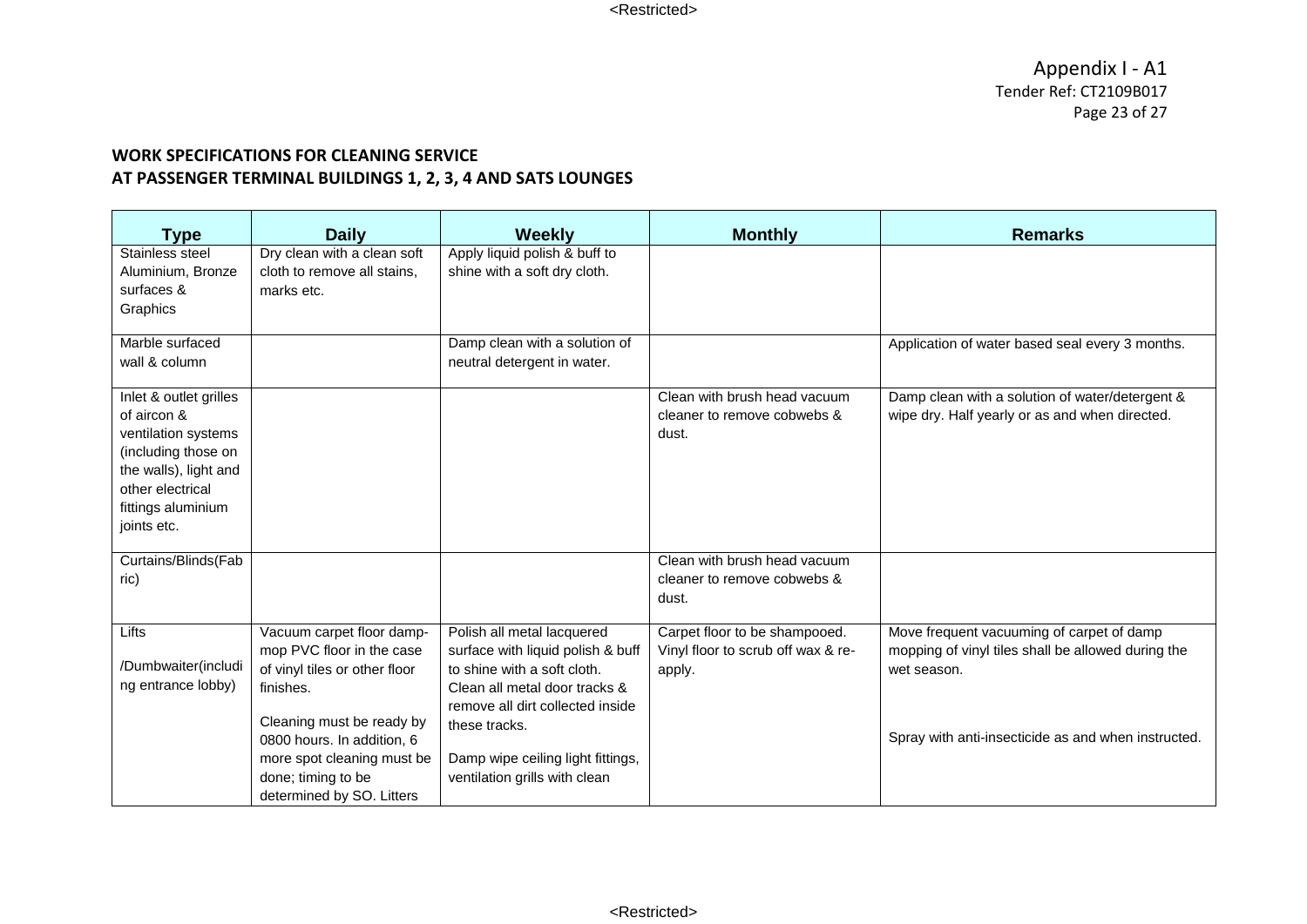| <b>Type</b>                                                       | <b>Daily</b>                                                                                                                                    | <b>Weekly</b>                                                                                                                                                                                                                | <b>Monthly</b>                                                                      | <b>Remarks</b>                                                                                                                                                                                                                                         |
|-------------------------------------------------------------------|-------------------------------------------------------------------------------------------------------------------------------------------------|------------------------------------------------------------------------------------------------------------------------------------------------------------------------------------------------------------------------------|-------------------------------------------------------------------------------------|--------------------------------------------------------------------------------------------------------------------------------------------------------------------------------------------------------------------------------------------------------|
|                                                                   | to be removed at each visit.                                                                                                                    | water. Waxing of vinyl floor.                                                                                                                                                                                                |                                                                                     |                                                                                                                                                                                                                                                        |
| Furniture<br>(including<br>cabinets), drinking<br>fountains, etc. | Damp clean all furniture &<br>tables to remove dust, dirt<br>etc.                                                                               | Damp clean all furniture<br>(excluding fabric upholstered<br>furniture) with a solution of<br>water/detergent.<br>Vacuum clean all fabric-<br>upholstered furniture including<br>damp cleans the metal/timber<br>components. |                                                                                     | Furniture also including metal cabinets.                                                                                                                                                                                                               |
| Containers for<br>plants                                          | Remove all litter cigarette<br>butts etc from containers                                                                                        |                                                                                                                                                                                                                              | Damp clean with a solution of<br>water/detergent & dry surfaces<br>with soft cloth. |                                                                                                                                                                                                                                                        |
| Flower boxes and<br>kerbs to flower<br>beds.                      | Remove all litter, cigarettes<br>butts etc, from flower pots                                                                                    | Scrub and wash the surfaces<br>of all concrete flower boxes<br>and kerbs to all flowerbeds to<br>remove dirt, algae growth etc.                                                                                              |                                                                                     |                                                                                                                                                                                                                                                        |
| <b>Toilets</b>                                                    | (a) Dry-clean/mop floor<br>walls etc at least five times<br>a day at<br>0730hours,<br>0930 hours,<br>1130 hours,<br>1400 hours &<br>1630 hours. | High pressure water jet and<br>clean the entire place<br>thoroughly including all fixtures<br>and fittings.                                                                                                                  |                                                                                     | The Contractor is required to put up sign in front of<br>the toilet to advise the user that the cleaning<br>operation is in progress. He is also required to<br>immediately wipe dry all washroom/cubicles doors<br>surface after cleaning of toilets. |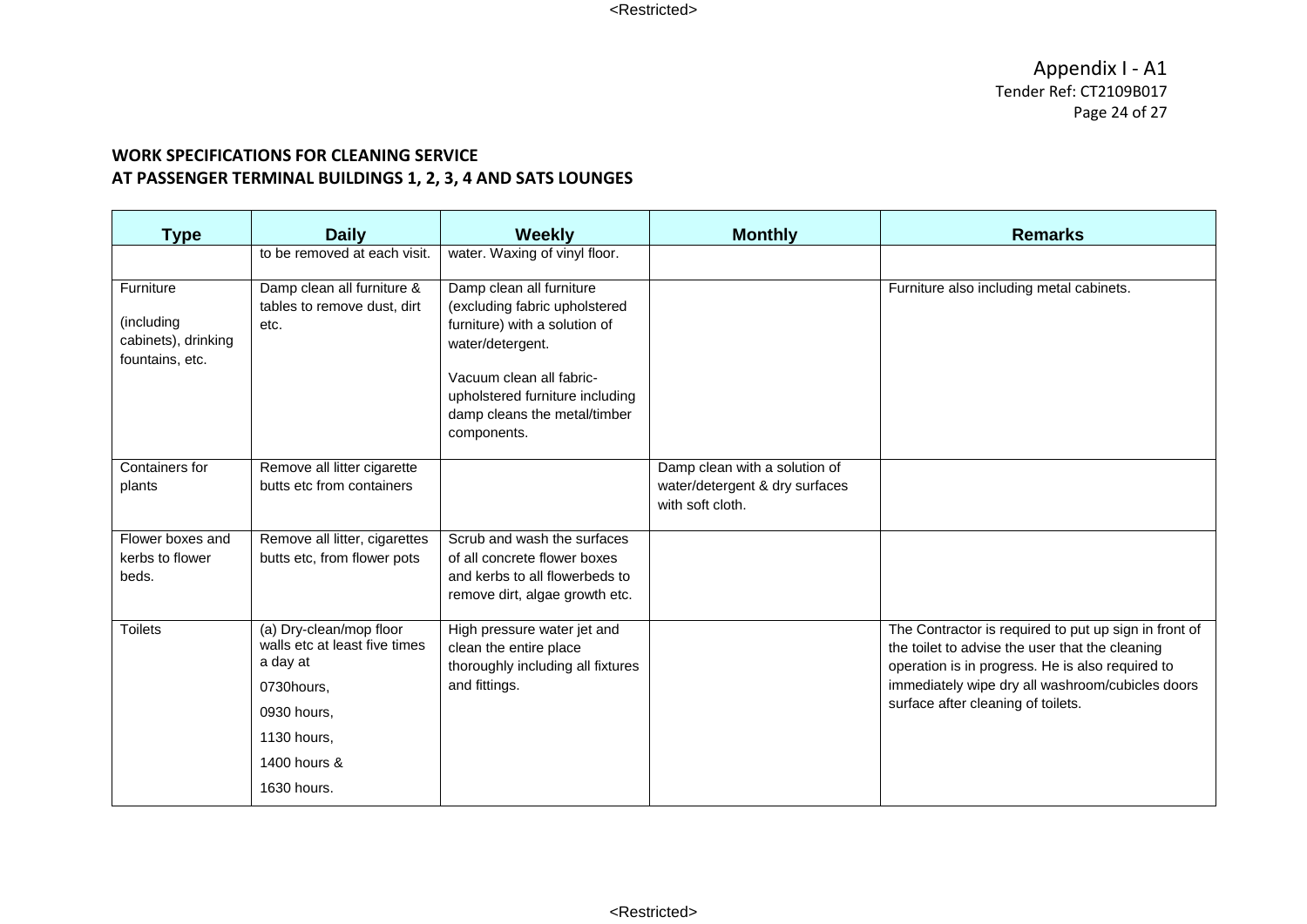| <b>Type</b>              | <b>Daily</b>                                                                                                                                                                                                                                                                                                                                                                       | Weekly | <b>Monthly</b> | <b>Remarks</b>                                                                                                                                                                                                                                                                                                                                                                                                                                              |
|--------------------------|------------------------------------------------------------------------------------------------------------------------------------------------------------------------------------------------------------------------------------------------------------------------------------------------------------------------------------------------------------------------------------|--------|----------------|-------------------------------------------------------------------------------------------------------------------------------------------------------------------------------------------------------------------------------------------------------------------------------------------------------------------------------------------------------------------------------------------------------------------------------------------------------------|
|                          | (b) After 1800 hours,<br>thoroughly scrub floor with<br>detergent and flush with<br>clean water and mop dry<br>surfaces.                                                                                                                                                                                                                                                           |        |                |                                                                                                                                                                                                                                                                                                                                                                                                                                                             |
|                          | Damp clean walls,<br>partitions, doors, windows<br>etc with a solution of water<br>and detergent to remove<br>dirt and stubborn stain. On<br>each of the cleanings,<br>contractor to replenish<br>toiletries/toilet rolls where<br>required.                                                                                                                                       |        |                | The sign needs to be put only when the floors are<br>being scrubbed. The contractor must not allow<br>water to be sprayed on the wall otherwise damage<br>to electrical fittings and others will be charged to be<br>contractor.                                                                                                                                                                                                                            |
| <b>Sanitary Fittings</b> | Damp-clean all sanitary<br>fittings e.g. W.C sanitary<br>fittings, e.g. W.C urinals,<br>washbasins etc at least<br>twice a day with a solution<br>of water and detergent. For<br>W.C pedestal seat & cover<br>(including underside) an<br>approved bactericidal<br>cleanser is to be used.<br>Clean W.C bowls with a<br>nylon bristle lavatory brush<br>and a bactericidal toilet. |        |                | The cleaning of W.C unit shall include the bowls,<br>the underside of the flushing rims and the necks of<br>traps etc. The Contractor is to clear minor chokes<br>in W.C pans, washbasins, urinals, floor traps etc.<br>Defective sanitary fittings, vandalism or theft should<br>be reported to SO at once. The Contractor shall be<br>responsible for any losses of exposed toilet fittings<br>in the toilets. He is expected to make good the<br>looses. |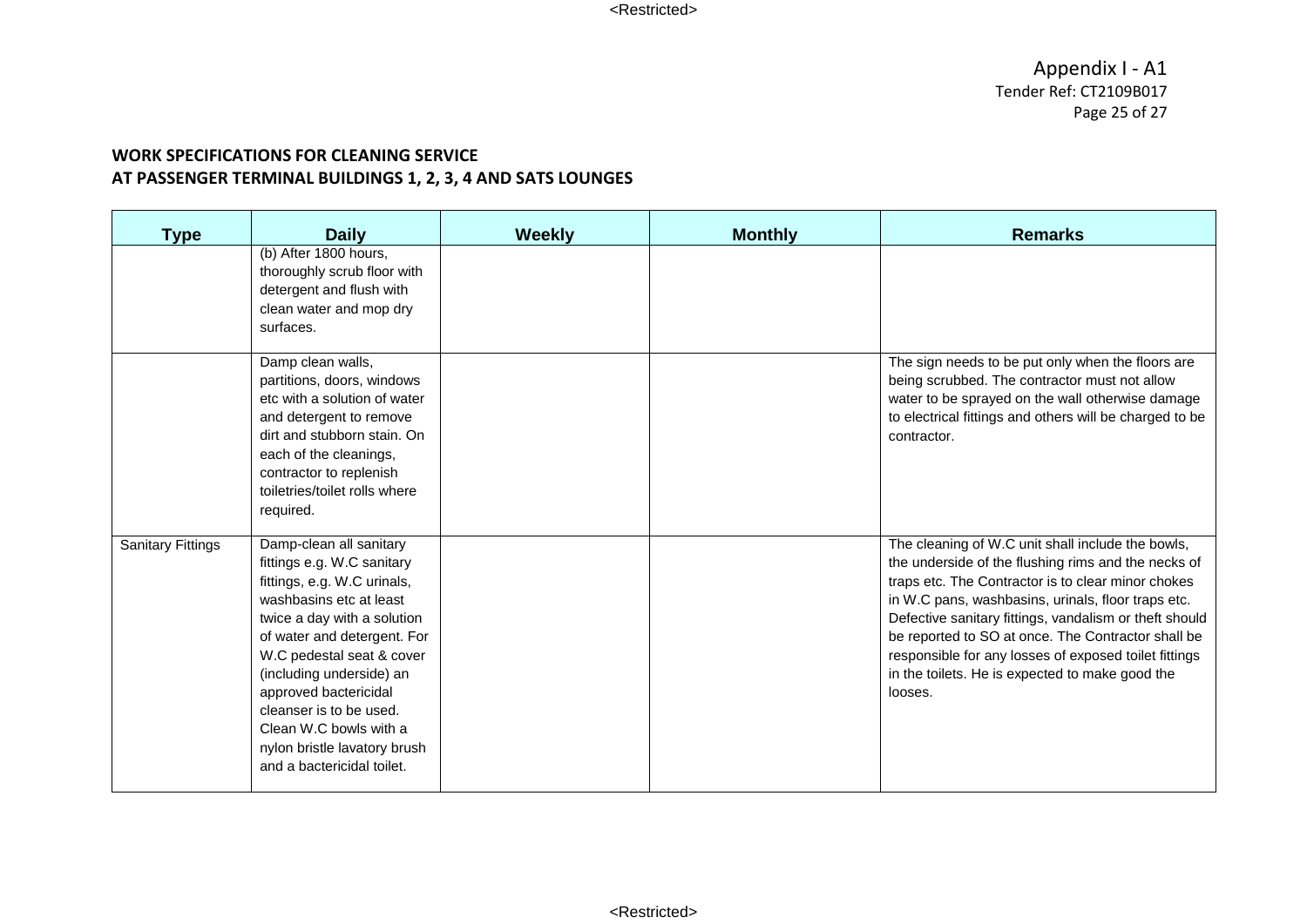| Type                                | <b>Daily</b>                                                                                                                                                                                                        | Weekly                                                                                                                                                                                      | <b>Monthly</b> | <b>Remarks</b>                                                                                                                                                                                                                     |
|-------------------------------------|---------------------------------------------------------------------------------------------------------------------------------------------------------------------------------------------------------------------|---------------------------------------------------------------------------------------------------------------------------------------------------------------------------------------------|----------------|------------------------------------------------------------------------------------------------------------------------------------------------------------------------------------------------------------------------------------|
|                                     | Scrub bottom and sides of<br>urinals (especially the<br>joints) with solution of water<br>and detergent. Uric scale<br>from the urinal traps must<br>be de-scaled.                                                  |                                                                                                                                                                                             |                | A very high standard cleanliness is expected and<br>all toilets and fittings must be kept clean and<br>shining at all times and free from litter and smell<br>nuisance. Soap and toilet rolls must be replenished<br>continuously. |
| Metal fittings                      | Dry-clean all painted<br>chrome plated/stain-less<br>steel fittings such as taps,<br>dispensers, receptacles,<br>pipes twice a day.                                                                                 | Apply liquid polish to all<br>chrome plated/stainless steel<br>fittings & buff with a soft dry<br>cloth.                                                                                    |                |                                                                                                                                                                                                                                    |
| <b>Mirrors</b>                      | Thorough clean mirrors<br>with a soft cloth and an<br>approved brand of mirror<br>cleanser to remove all dust<br>& blemishes. Constantly<br>wipe off accumulation of<br>water droplets throughout<br>the whole day. |                                                                                                                                                                                             |                | On no account shall damp cleaning with water be<br>permitted on the mirrors.                                                                                                                                                       |
| Venetian/<br><b>Vertical Blinds</b> | Feather dust to remove<br>cobwebs, dust etc.                                                                                                                                                                        | Damp clean with a solution of<br>water/detergent. All dust &<br>deposits shall be removed<br>from slats, tapes & gear which<br>shall be left uniformly clean &<br>free from cleaning marks. |                |                                                                                                                                                                                                                                    |
| <b>Metal Railing</b>                | Damp clean with water &<br>dry surfaces with a soft                                                                                                                                                                 |                                                                                                                                                                                             |                |                                                                                                                                                                                                                                    |